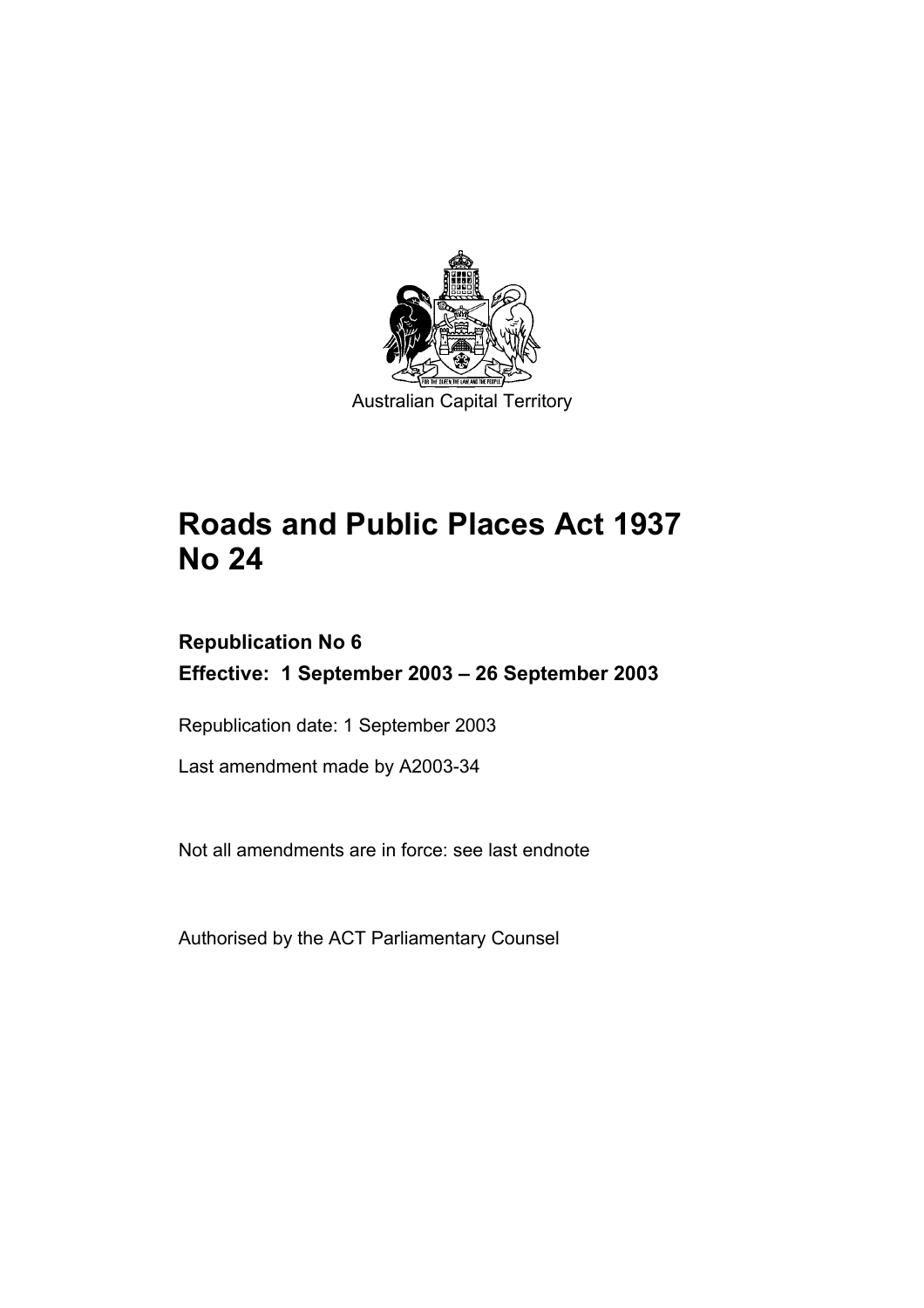## **About this republication**

## **The republished law**

This is a republication of the *Roads and Public Places Act 1937* (including any amendment made under the *Legislation Act 2001*, part 11.3 (Editorial changes)) as in force on 1 September 2003*.* It also includes any amendment, repeal or expiry affecting the republished law to 1 September 2003.

The legislation history and amendment history of the republished law are set out in endnotes 3 and 4.

## **Kinds of republications**

The Parliamentary Counsel's Office prepares 2 kinds of republications of ACT laws (see the ACT legislation register at www.legislation.act.gov.au):

- authorised republications to which the *Legislation Act 2001* applies
- unauthorised republications.

The status of this republication appears on the bottom of each page.

## **Editorial changes**

The *Legislation Act 2001*, part 11.3 authorises the Parliamentary Counsel to make editorial amendments and other changes of a formal nature when preparing a law for republication. Editorial changes do not change the effect of the law, but have effect as if they had been made by an Act commencing on the republication date (see *Legislation Act 2001*, s 115 and s 117). The changes are made if the Parliamentary Counsel considers they are desirable to bring the law into line, or more closely into line, with current legislative drafting practice.

This republication does not include amendments made under part 11.3 (see endnote 1).

## **Uncommenced provisions and amendments**

If a provision of the republished law has not commenced or is affected by an uncommenced amendment, the symbol  $\|\mathbf{U}\|$  appears immediately before the provision heading. The text of the uncommenced provision or amendment appears only in the last endnote.

## **Modifications**

If a provision of the republished law is affected by a current modification, the symbol  $\mathbf{M}$ appears immediately before the provision heading. The text of the modifying provision appears in the endnotes. For the legal status of modifications, see *Legislation Act 2001*, section 95.

### **Penalties**

The value of a penalty unit for an offence against this republished law at the republication date is—

- (a) if the person charged is an individual—\$100; or
- (b) if the person charged is a corporation—\$500.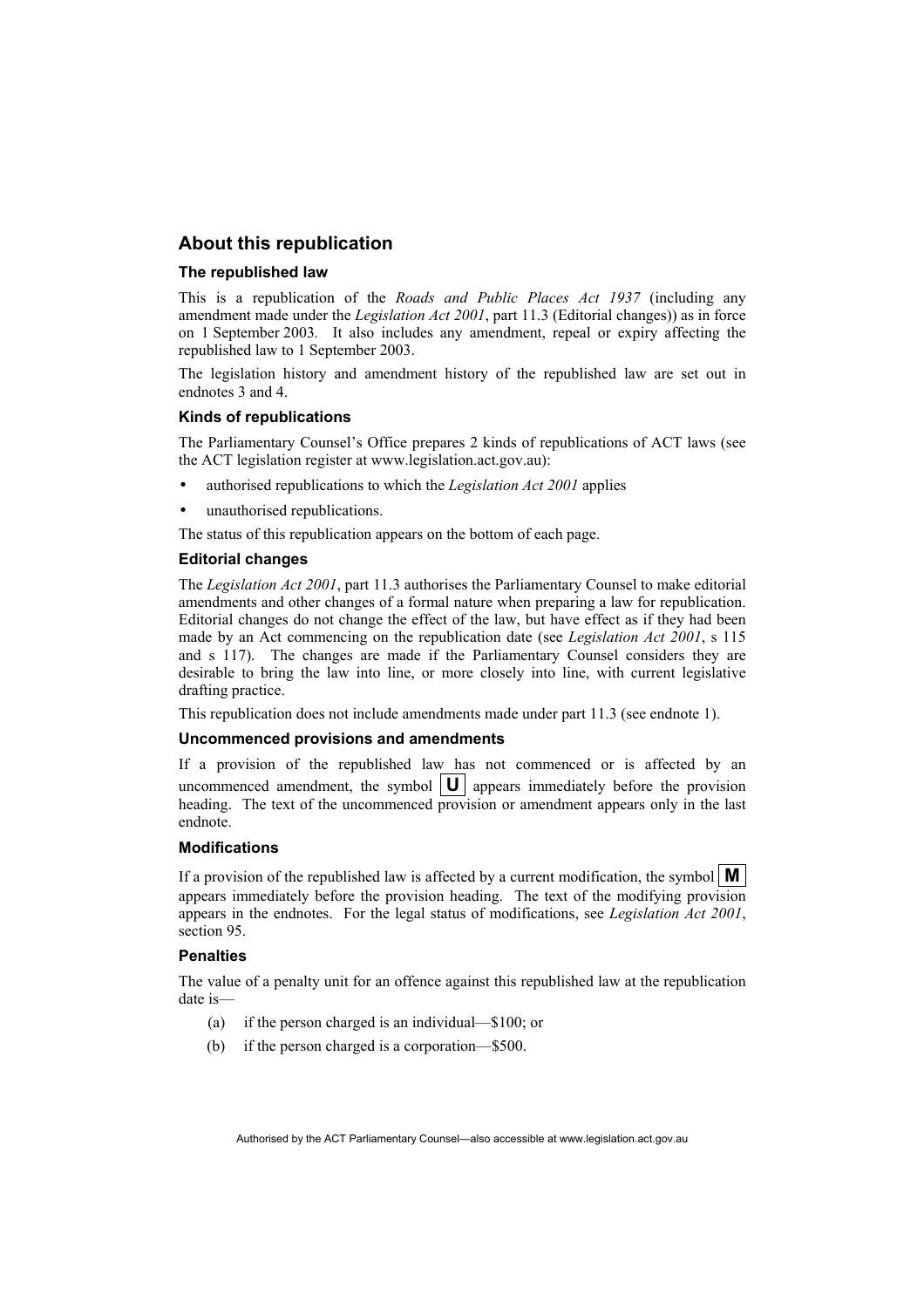

# **Roads and Public Places Act 1937**

# **Contents**

|                |                                                                    | Page       |
|----------------|--------------------------------------------------------------------|------------|
| 1              | Name of Act                                                        | 2          |
| 2              | Dictionary                                                         | 2          |
| 2Α             | <b>Notes</b>                                                       | 2          |
| 2Β             | Application of Act to Territory                                    | 2          |
| 2C             | Road and public places officers                                    | 3          |
| 3              | Level of roads                                                     | 3          |
| 4              | Temporary closing of roads                                         | 4          |
| 5              | Temporary roads                                                    | 4          |
| 6              | Drains for surface water                                           | 5          |
| 7              | Damage to or interference with public places and property on       |            |
|                | them                                                               | 5          |
| 8              | Construction of culverts etc in public places                      | 6          |
| 9              | Permission to place culverts etc across, and to interfere with the |            |
|                | surfaces of, public places                                         | 6          |
| 9Α             | Determination of fees                                              | 6          |
|                |                                                                    |            |
| R <sub>6</sub> | Roads and Public Places Act 1937                                   | contents 1 |
| 01/09/03       | Fffective: 01/09/03-26/09/03                                       |            |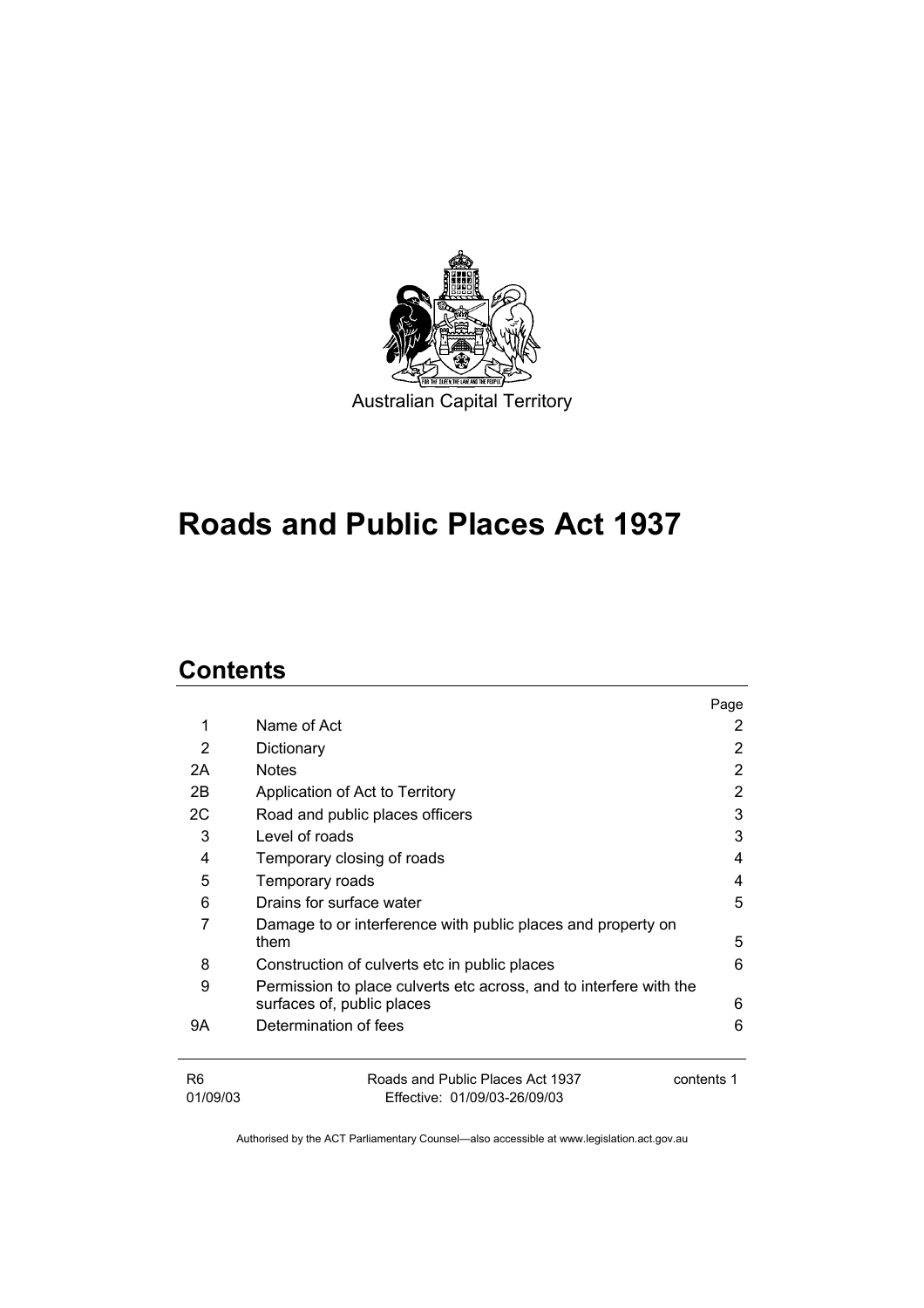| contents 2        | Roads and Public Places Act 1937<br>Effective: 01/09/03-26/09/03                   | R <sub>6</sub><br>01/09/03 |
|-------------------|------------------------------------------------------------------------------------|----------------------------|
|                   |                                                                                    |                            |
| 1                 | About the endnotes                                                                 | 24                         |
| <b>Endnotes</b>   |                                                                                    |                            |
| <b>Dictionary</b> |                                                                                    | 23                         |
|                   |                                                                                    |                            |
| <b>15U</b><br>16  | Occupation etc of public land under Hawkers Act licence<br>Regulation-making power | 22<br>22                   |
| 15T               | Occupation etc of public land under Land Act licence                               | 21                         |
| <b>15S</b>        | Approved forms                                                                     | 21                         |
| 15R               | Change of address                                                                  | 21                         |
|                   | Disposal of objects by Territory                                                   | 20                         |
| 15P               |                                                                                    |                            |
| <b>15N</b>        | Notice to remove object<br>Removal of objects by Territory                         | 19                         |
| 15L<br><b>15M</b> | Loss or destruction of permit                                                      | 18<br>18                   |
| 15K               | Renewal of permit                                                                  | 18                         |
| 15J               | Term of permit                                                                     | 17                         |
| 15H               | Rights of holder of permit                                                         | 17                         |
| 15G               | Review of decisions of Minister                                                    | 17                         |
| 15F               | Cancellation of permit                                                             | 16                         |
| 15E               | Grant of permit                                                                    | 15                         |
| 15D               | Permit may be subject to conditions                                                | 14                         |
| 15C               | Grant or refusal of permit                                                         | 13                         |
| 15B               | Application for permit                                                             | 12                         |
| 15A               | Objects in public places                                                           | 12                         |
| 14                | Repair of damage to public places                                                  | 11                         |
| 13                | Trees etc overhanging public places                                                | 11                         |
| 12G               | Prescribed objects-s 12F (5), def of prescribed object                             | 10                         |
| 12F               | Removal of items from public places                                                | 9                          |
| 12D               | Indemnification of Territory                                                       | 9                          |
| 12C               | Failure to comply with code                                                        | 8                          |
| 12B               | Contents of code of practice                                                       | 8                          |
| 12A               | Code of practice for removable signs                                               | 8                          |
| 12                | Exhibition of advertisements or notices                                            | 7                          |
| 11                | Alignment marks etc                                                                | 7                          |
| 10                | Excavations etc on public places to be lighted                                     | 7                          |
|                   |                                                                                    | Page                       |
| Contents          |                                                                                    |                            |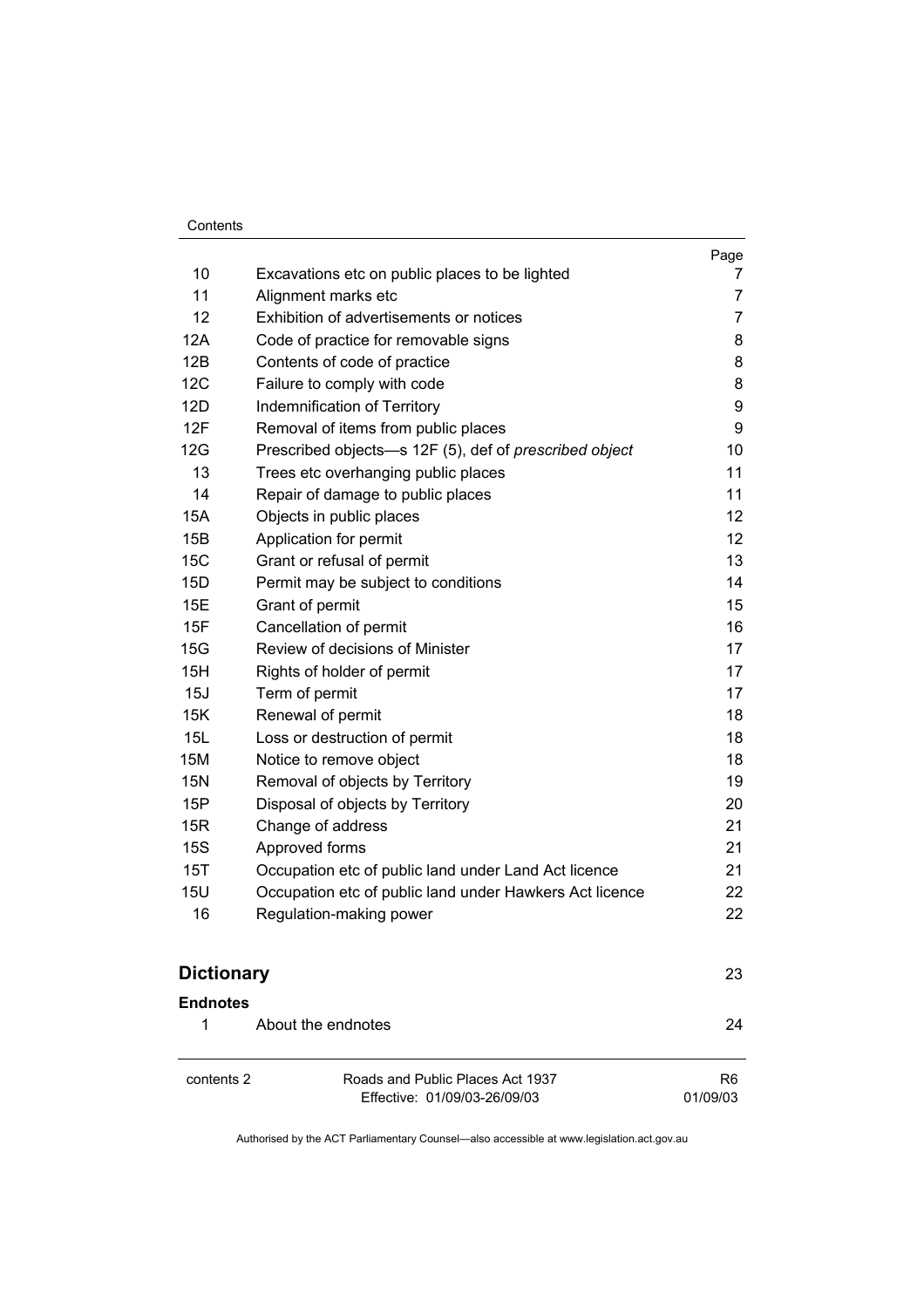|   |                        | Contents |
|---|------------------------|----------|
|   |                        | Page     |
| 2 | Abbreviation key       | 24       |
| 3 | Legislation history    | 25       |
| 4 | Amendment history      | 27       |
| 5 | Earlier republications | 32       |
| 6 | Uncommenced amendments | 32       |

R6 01/09/03 Roads and Public Places Act 1937 Effective: 01/09/03-26/09/03

contents 3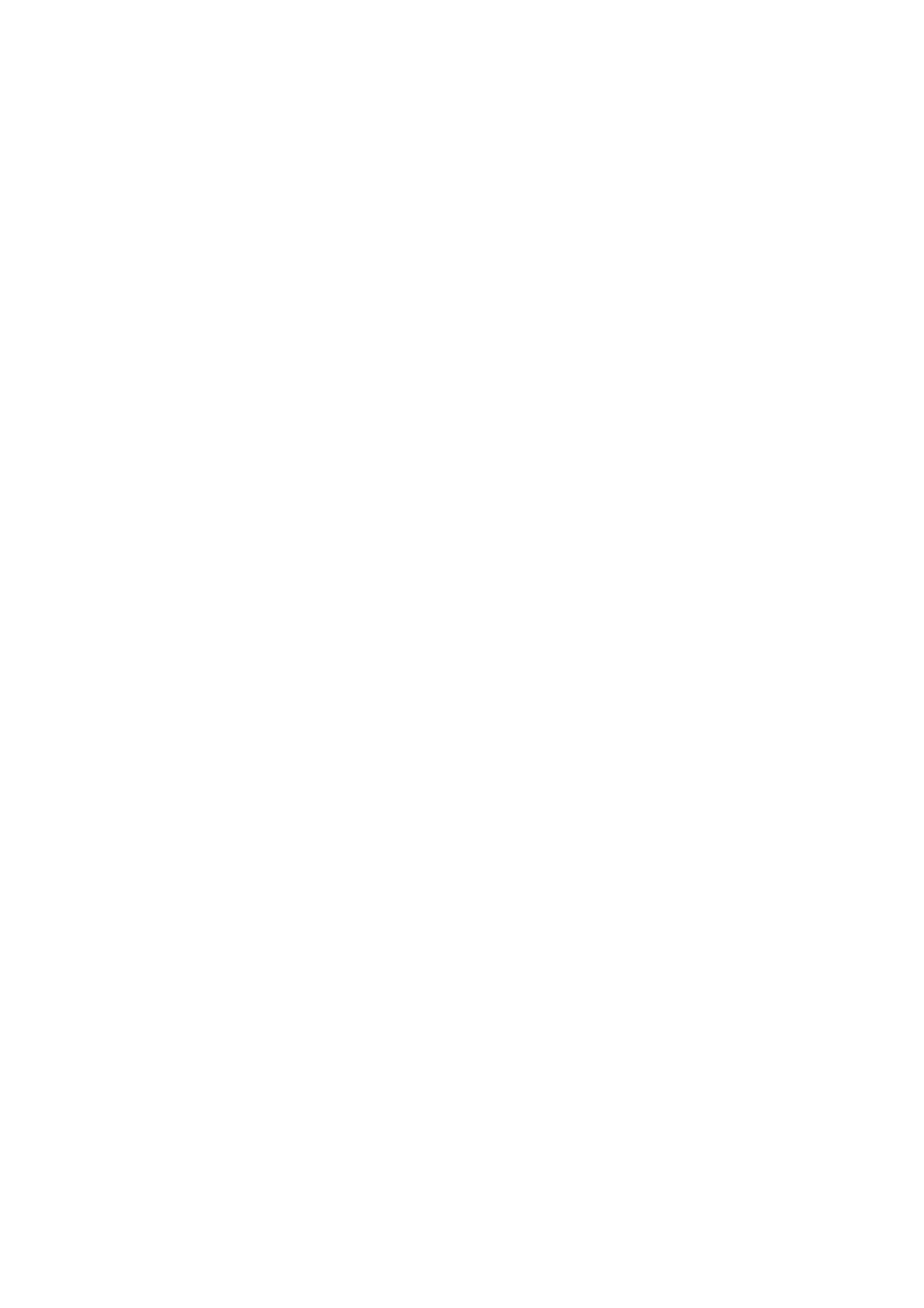

# **Roads and Public Places Act 1937**

An Act relating to roads and other public places

R6 01/09/03 Roads and Public Places Act 1937 Effective: 01/09/03-26/09/03

page 1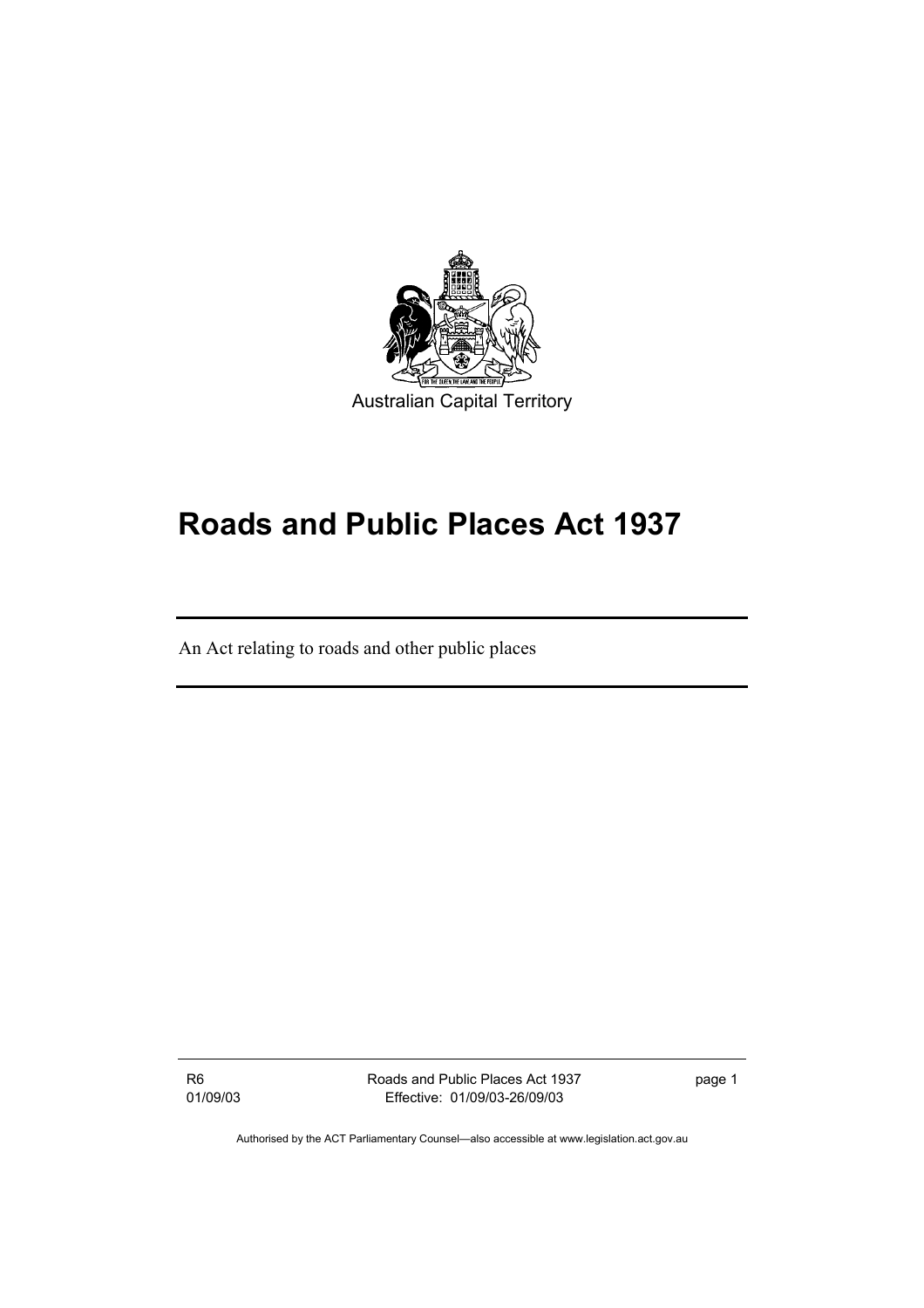# **1 Name of Act**

This Act is the *Roads and Public Places Act 1937*.

# **2 Dictionary**

The dictionary at the end of this Act is part of this Act.

*Note 1* The dictionary at the end of this Act defines certain words and expressions used in this Act, and includes references (*signpost definitions*) to other words and expressions defined elsewhere in this Act or in other legislation.

> For example, the signpost definition '*retention area*—see the *Uncollected Goods Act 1996*, section 4.' means that the expression 'retention area' is defined in that section and the definition applies to this Act.

*Note 2* A definition in the dictionary (including a signpost definition) applies to the entire Act unless the definition, or another provision of the Act, provides otherwise or the contrary intention otherwise appears (see *Legislation Act 2001*, s 155 and s 156 (1)).

# **2A Notes**

A note included in this Act is explanatory and is not part of this Act.

*Note* See *Legislation Act 2001*, s 127 (1), (4) and (5) for the legal status of notes.

# **2B Application of Act to Territory**

- (1) The following sections do not bind the Territory:
	- section 6 (Drains for surface water)
	- section 7 (Damage to or interference with public places and property on them).
- (2) This section has effect despite the *Legislation Act 2001*, section 121 (Binding effect of Acts).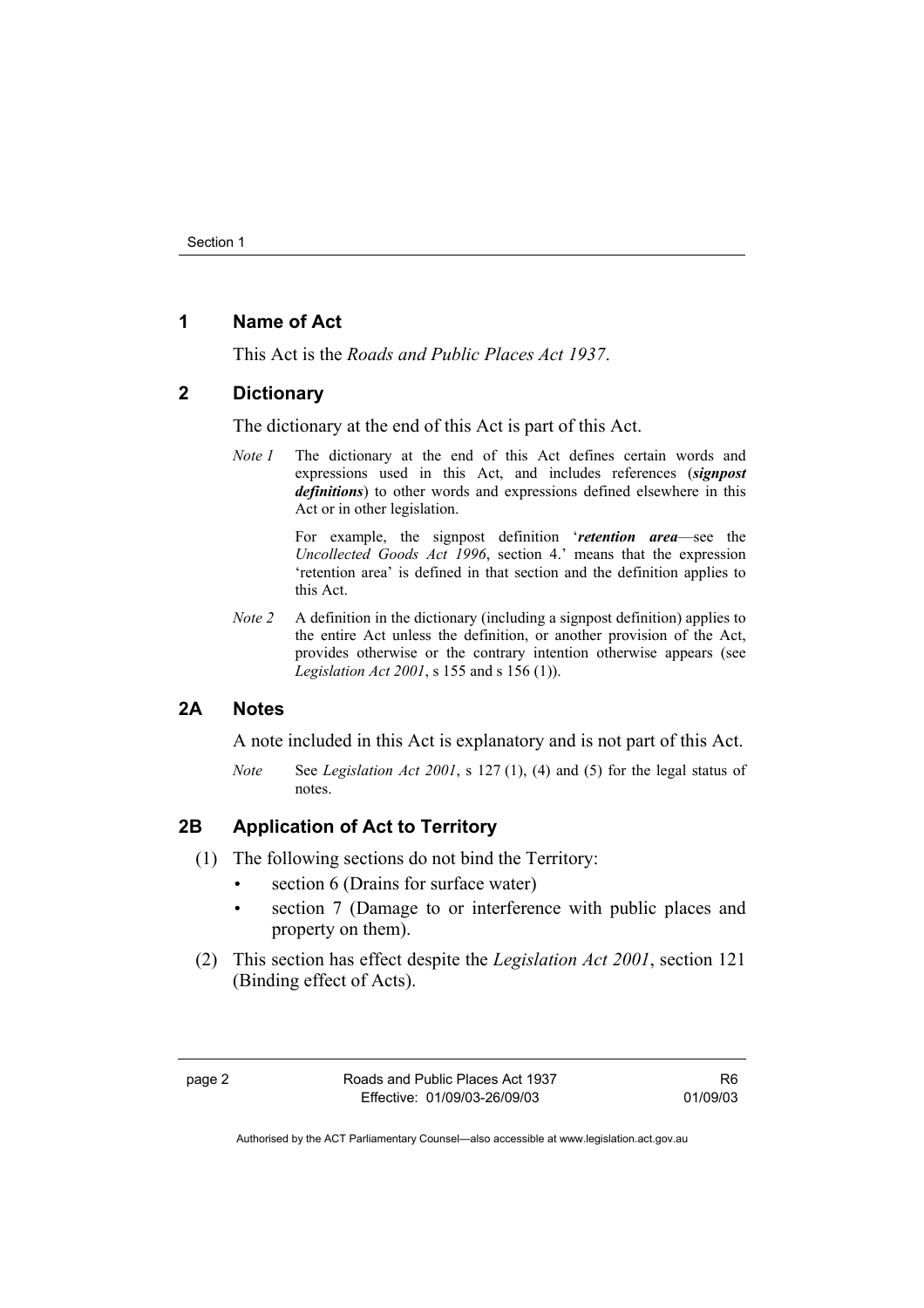# **2C Road and public places officers**

The chief executive may appoint a public servant as a roads and public places officer for this Act.

- *Note 1* For the making of appointments (including acting appointments), see *Legislation Act 2001*, pt 19.3.
- *Note 2* In particular, a person may be appointed for a particular provision of a law (see *Legislation Act* 2001, s 7 (3)) and an appointment may be made by naming a person or nominating the occupant of a position (see s 207).

## **3 Level of roads**

- (1) Subject to this section, the Minister may fix or alter the level of any public road.
- (2) The level of any public road proposed to be fixed or altered may only be fixed or altered after an opportunity is given to people interested in the proposal to be heard about the proposal.
- (3) At least 30 days before fixing or altering of the level of any public road, the Minister shall publish notice of his or her intention to fix or alter the level twice in a newspaper circulating in the ACT.
- (4) The notice shall specify—
	- (a) the name and situation of the road or part of the road the level of which it is intended to fix or alter; and
	- (b) the place where plans of the intended level may be inspected; and
	- (c) the place where and the time when any person interested may be heard by a roads and public places officer.
- (5) The roads and public places officer shall at the time and place mentioned in the notice hear all persons interested and shall give a report of the hearing to the Minister.
- (6) The Minister may, on receiving the report, in his or her discretion, adopt or abandon or make any alterations in the intended level as he or she considers appropriate.

| R6       | Roads and Public Places Act 1937 | page 3 |
|----------|----------------------------------|--------|
| 01/09/03 | Effective: 01/09/03-26/09/03     |        |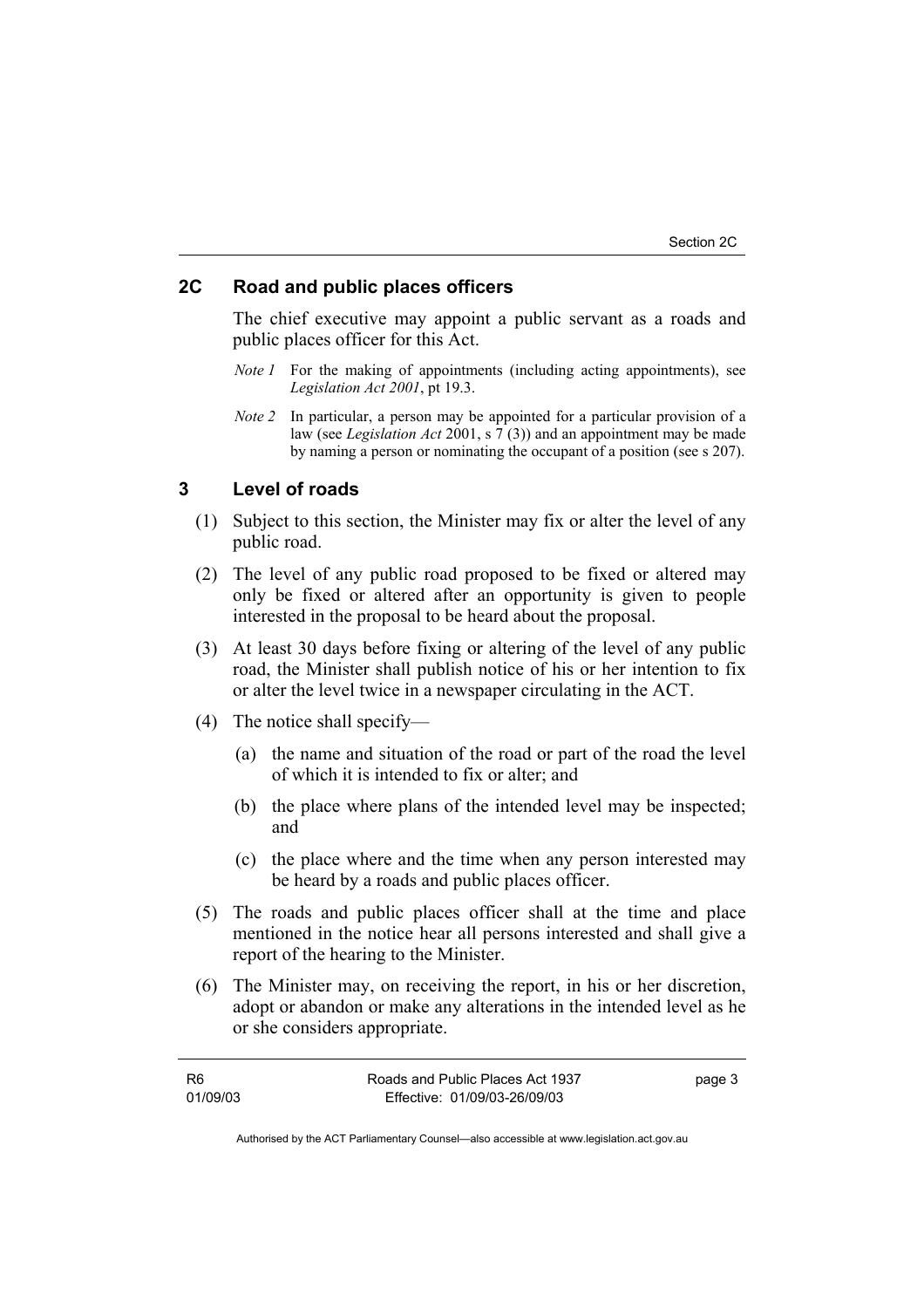# **4 Temporary closing of roads**

- (1) The Minister may, subject to this section, temporarily close any public road against vehicular or other traffic.
- (2) Except in cases of urgency, the Minister shall not close any public road against vehicular or other traffic unless—
	- (a) notice of his or her intention to close the road has been published in a newspaper circulating in the ACT at least 7 days before the date when it is intended to close the road; and
	- (b) a notice indicating that the road is closed is displayed in some conspicuous place on the road.
- (3) Any person who, without the permission of a roads and public places officer, uses any road so closed commits an offence.

Maximum penalty: 5 penalty units.

# **5 Temporary roads**

- (1) If a road is closed under section 4 and it is necessary, in the opinion of the Minister or a roads and public places officer, to make a temporary road for use while the road is so closed, the Minister or a roads and public places officer may make a temporary road.
- (2) If the land where it is intended to make the road is fenced, the Minister or officer shall give notice of his or her intention to make the road to the occupier or owner of the land at least 24 hours before the making of the road is begun.
- (3) However, it shall not be necessary for the notice to be given if the Minister or officer is of opinion that it is essential that a temporary road should be made immediately.
- (4) Any person who obstructs or hinders the Minister, a roads and public places officer or his or her assistants in making a road under this section commits an offence.

Maximum penalty: 50 penalty units, imprisonment for 6 months or both.

| page 4 | Roads and Public Places Act 1937 | R6       |
|--------|----------------------------------|----------|
|        | Effective: 01/09/03-26/09/03     | 01/09/03 |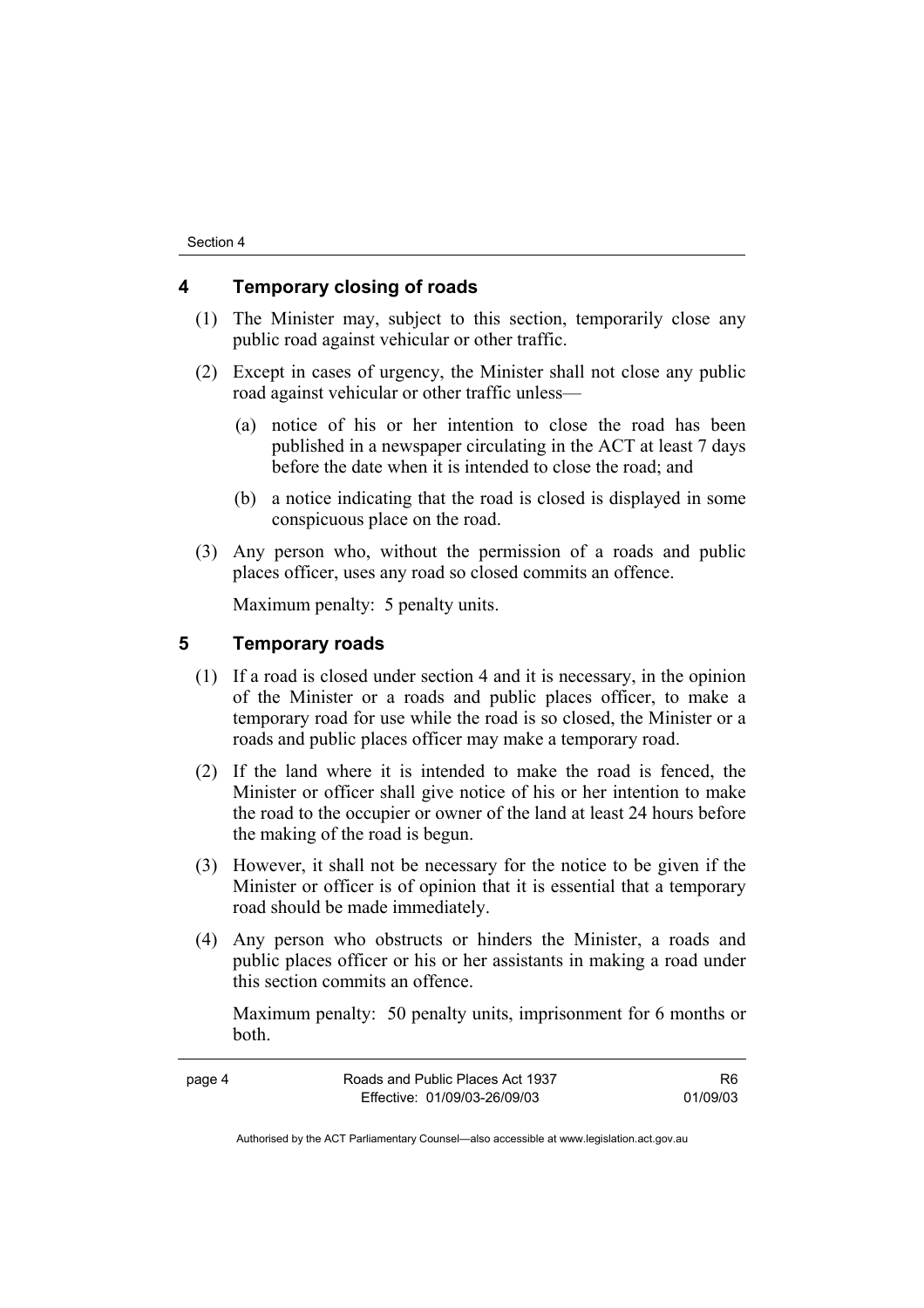# **6 Drains for surface water**

- (1) If surface water from any land overflows into and damages any public place, the Minister may, by written notice, require the owner of the land to repair any of the damage and to construct the drains and in the situations specified in the notice within 1 month after service on him or her of the notice.
- (2) The owner shall maintain the drains in good order and condition.
- (3) If the owner fails to comply with the notice or to maintain the drains in good order and condition, the Minister may enter on the land mentioned in the notice with the assistants that he or she considers necessary and construct or maintain the drains and may recover in any court of competent jurisdiction from the owner the cost of the construction and maintenance and, in addition, the cost of repairing the damage to the public place.

# **7 Damage to or interference with public places and property on them**

Any person who—

- (a) wilfully or negligently damages or suffers or causes damage to be done to; or
- (b) without the written permission of the Minister or a roads and public places officer (proof of which shall lie on the person accused), interferes with;

any public place or any kerbstone, watertable, gutter, footpath or other work on it or any fence, post, lamp, lamp post, structure or other property of the Territory in any public place, commits an offence.

Maximum penalty: 50 penalty units, imprisonment for 6 months or both.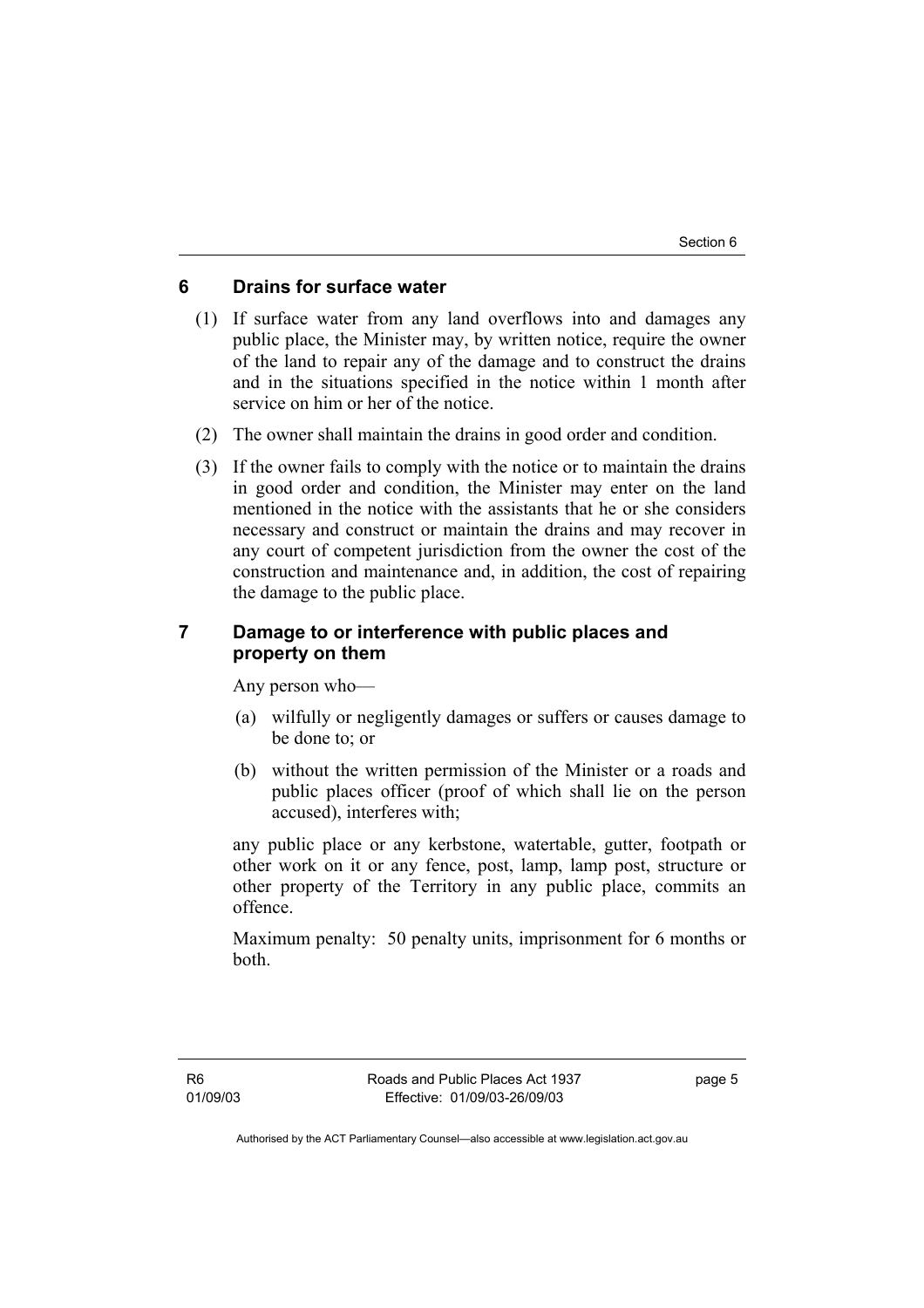## **8 Construction of culverts etc in public places**

Any person who, without the permission of the Minister or a roads and public places officer (proof of which shall lie on the person accused)—

- (a) makes or places any culvert, bridge, crossing or drain across any watertable, watercourse or footpath in any public place; or
- (b) makes an excavation in a public place;

commits an offence.

Maximum penalty: 30 penalty units.

# **9 Permission to place culverts etc across, and to interfere with the surfaces of, public places**

- (1) The Minister or a roads and public places officer may give permission to a person to make or place a culvert, bridge, crossing or drain across a watertable, watercourse or footpath in, or to open up or break the surface of, any public place.
	- *Note* A fee may be determined under s 9A (Determination of fees) for this section.
- (2) The permission may be given subject to the conditions the Minister decides.

# **9A Determination of fees**

- (1) The Minister may, in writing, determine fees for this Act.
	- *Note* The *Legislation Act 2001* contains provisions about the making of determinations and regulations relating to fees (see pt 6.3).
- (2) A determination is a disallowable instrument.
	- *Note* A disallowable instrument must be notified, and presented to the Legislative Assembly, under the *Legislation Act 2001*.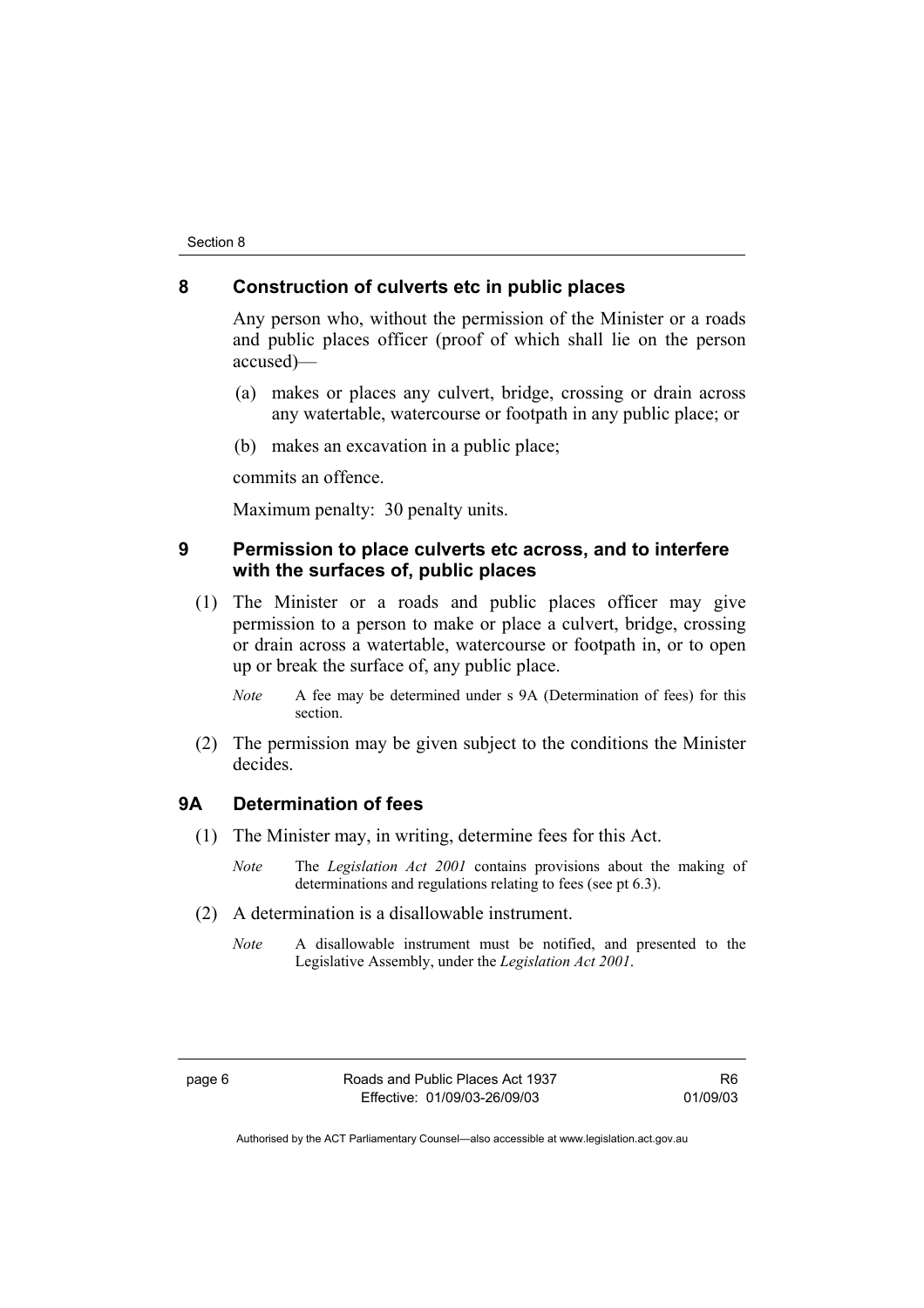Section 10

# **10 Excavations etc on public places to be lighted**

If any excavation is made, or any substance or material is placed, on any public place, or any work is being carried on, on any public place entailing the opening up or breaking of the surface of the public place, the person making, or permitting or causing to be made, the excavation, or placing the substance or material, or permitting or causing the substance or material to be placed, on the public place, or carrying out the works, shall cause sufficient lights to be affixed in a proper place to indicate clearly the excavation, substance, material or works, and continue those lights every night from sunset to sunrise while the excavation, substance, material or works continue, and shall during all that time at his or her own expense cause the place where they are continued to be sufficiently fenced or enclosed to prevent any danger or inconvenience to any person.

Maximum penalty: 30 penalty units.

# **11 Alignment marks etc**

Any person who, without lawful authority, pulls down, pulls up, destroys or damages any alignment or boundary mark, or any stone, notice board, public notice or other erection in or on any public place commits an offence.

Maximum penalty: 30 penalty units.

# **12 Exhibition of advertisements or notices**

Any person who, without the permission of the Minister or a roads and public places officer, exhibits, in any way, on any property of the Territory in or adjoining any public place, any advertisement or notice commits an offence.

Maximum penalty: 10 penalty units.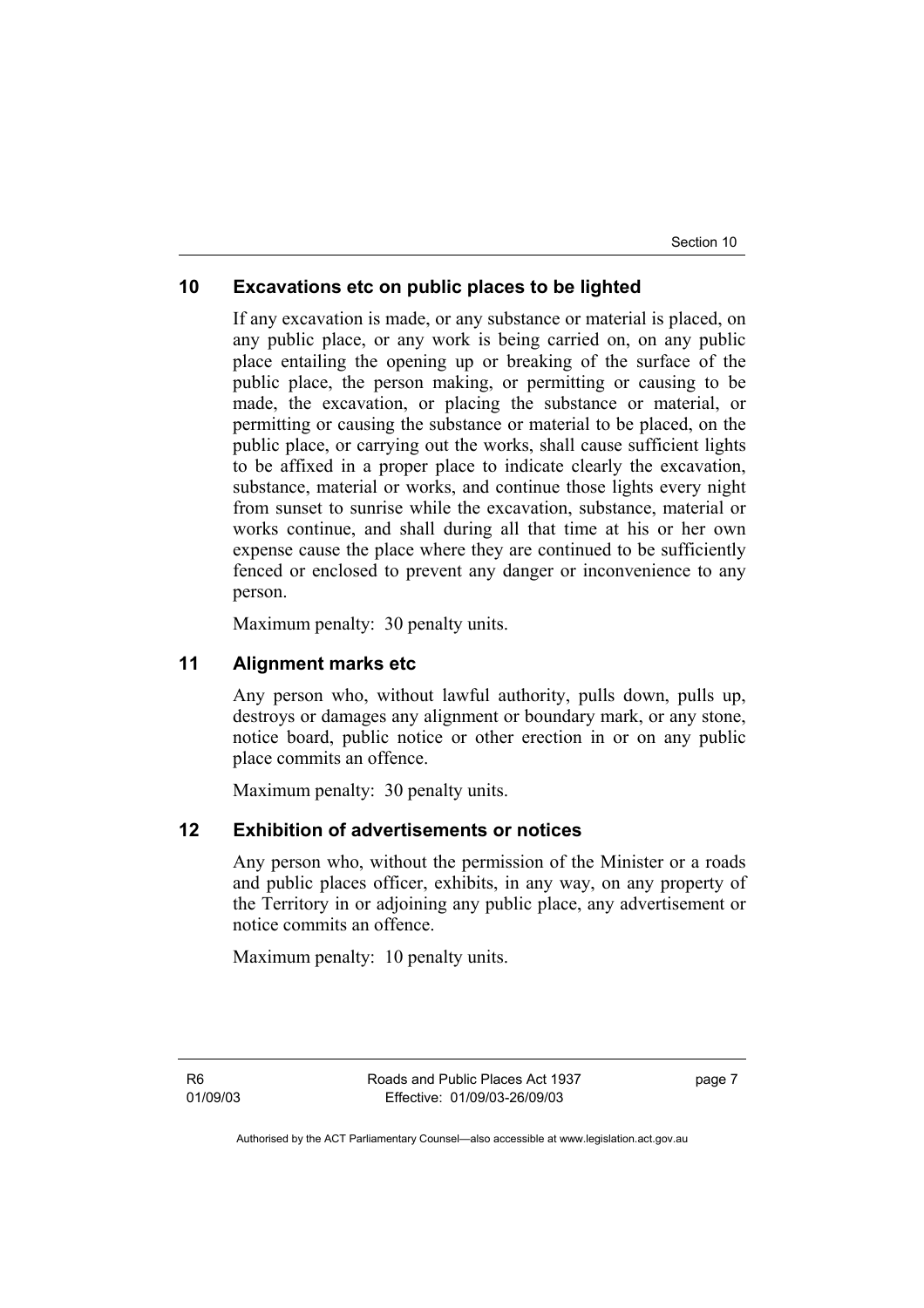# **12A Code of practice for removable signs**

- (1) The Minister may, in writing, approve a code of practice about the placement and keeping of moveable signs in public places.
- (2) An approval is a disallowable instrument.
	- *Note* A disallowable instrument must be notified, and presented to the Legislative Assembly, under the *Legislation Act 2001*.

## **12B Contents of code of practice**

The code of practice may include, but is not limited to, matters relating to—

- (a) the materials from which, and the methods by which, a sign may be constructed; and
- (b) the sizes of signs; and
- (c) the locations where a sign may be placed; and
- (d) the words or images that may be displayed on a sign; and
- (e) how the person responsible for a sign may be identified; and
- (f) the number of signs that a person may place or keep in a public place; and
- (g) the requirements relating to insurance that a person who places or keeps a sign in a public place must satisfy.

# **12C Failure to comply with code**

A person shall not, without reasonable excuse, place or keep a movable sign in, over or across a public place, except in accordance with the code of practice.

Maximum penalty:

- (a) for a contravention of the code relating to insurance— 50 penalty units; or
- (b) in any other case—10 penalty units.

R6 01/09/03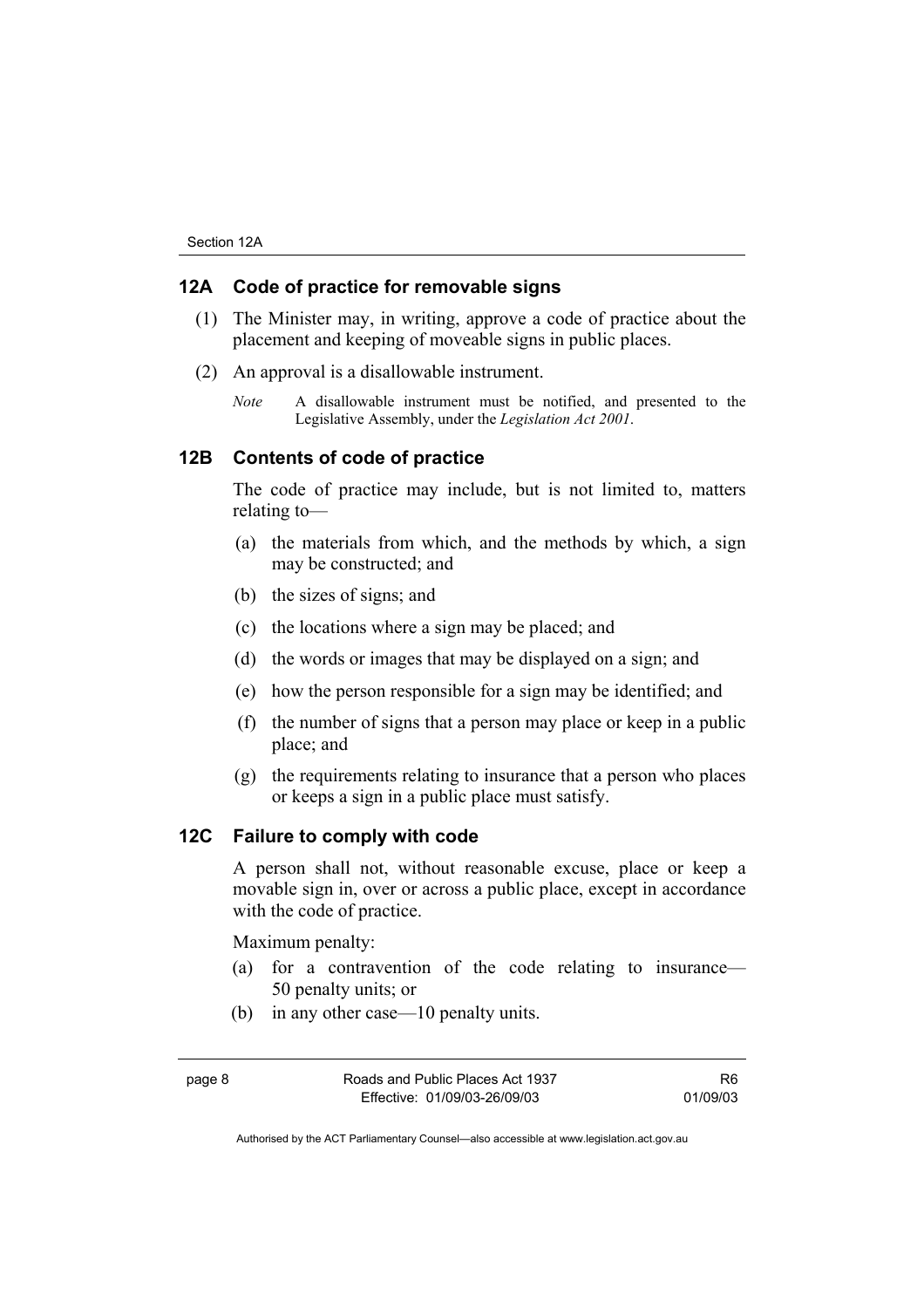## **12D Indemnification of Territory**

A person who places or keeps a movable sign in a public place is liable to indemnify the Territory for any liability the Territory incurs as a result of the sign being so kept or placed.

# **12F Removal of items from public places**

- (1) If a movable sign has been placed, or is being kept, in a public place otherwise than in accordance with the code of practice, a roads and public places officer may remove the sign and place it in a retention area.
- $(2)$  If—
	- (a) a prescribed object is in, over or across a public place; and
	- (b) the object is not authorised by a permit granted under this Act or any other law of the Territory to be there;

a roads and public places officer may—

- (c) if the object—
	- (i) creates a hazard for people using the public place or any premises adjacent to the public place; or
	- (ii) restricts the movement of people or vehicles in the public place;

remove the object from the public place and place it in a retention area; or

- (d) in any case—give the owner of the object a direction in writing to—
	- (i) apply for a permit authorising the object to remain in, over or across the public place; or
	- (ii) remove the object from the public place;

within 7 days after the direction is given.

 (3) If a roads and public places officer gives the owner of an object a notice under subsection (2) (d) and—

| -R6      | Roads and Public Places Act 1937 | page 9 |
|----------|----------------------------------|--------|
| 01/09/03 | Effective: 01/09/03-26/09/03     |        |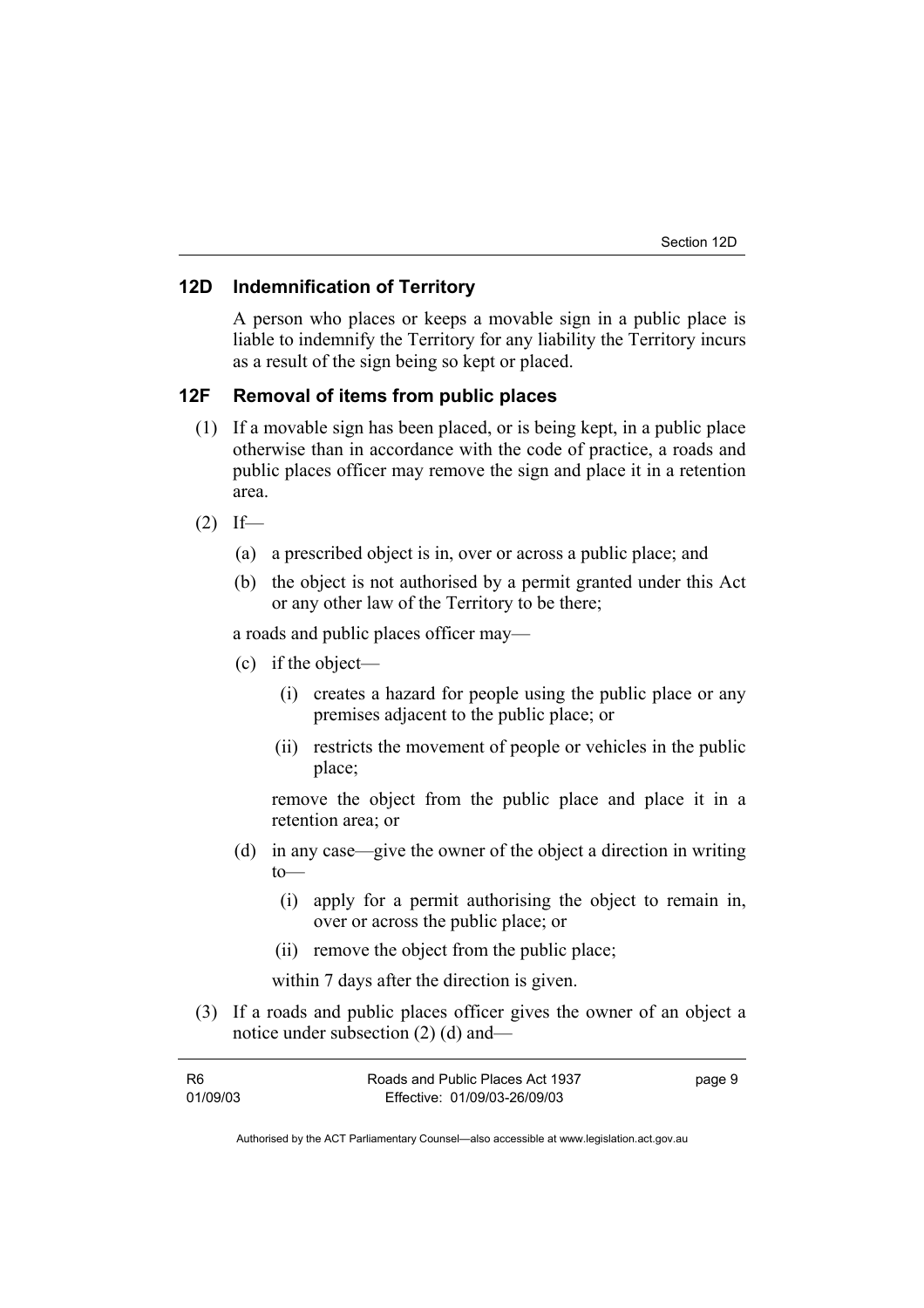- (a) the owner does not comply with the notice; or
- (b) the owner makes, within the period of 7 days specified in the notice, an application for a permit to allow the object to remain in, over or across the public place and that application is refused;

a roads and public places officer may remove the object from the public place and place it in a retention area.

- (4) If a sign or object is placed in a retention area under subsection (1),  $(2)$  (c) or  $(3)$ —
	- (a) the sign or object is taken to be uncollected goods for the *Uncollected Goods Act 1996*; and
	- (b) the Minister is taken to be the possessor of the goods for that Act; and
	- (c) the Minister may dispose of the goods in accordance with that Act, part 3; and
	- (d) for that Act, sections 26 (2) (a) and 30 (1) (a) the reasonable costs incurred by the possessor in complying with that Act shall be taken to include the cost of removing the sign or object from the public place to the retention area.
- (5) In this section:

*prescribed object* means an object prescribed under section 12G.

# **12G Prescribed objects—s 12F (5), def of** *prescribed object*

- (1) The Minister may, in writing, prescribe objects.
- (2) An instrument under subsection (1) is a disallowable instrument.
	- *Note* A disallowable instrument must be notified, and presented to the Legislative Assembly, under the *Legislation Act 2001*.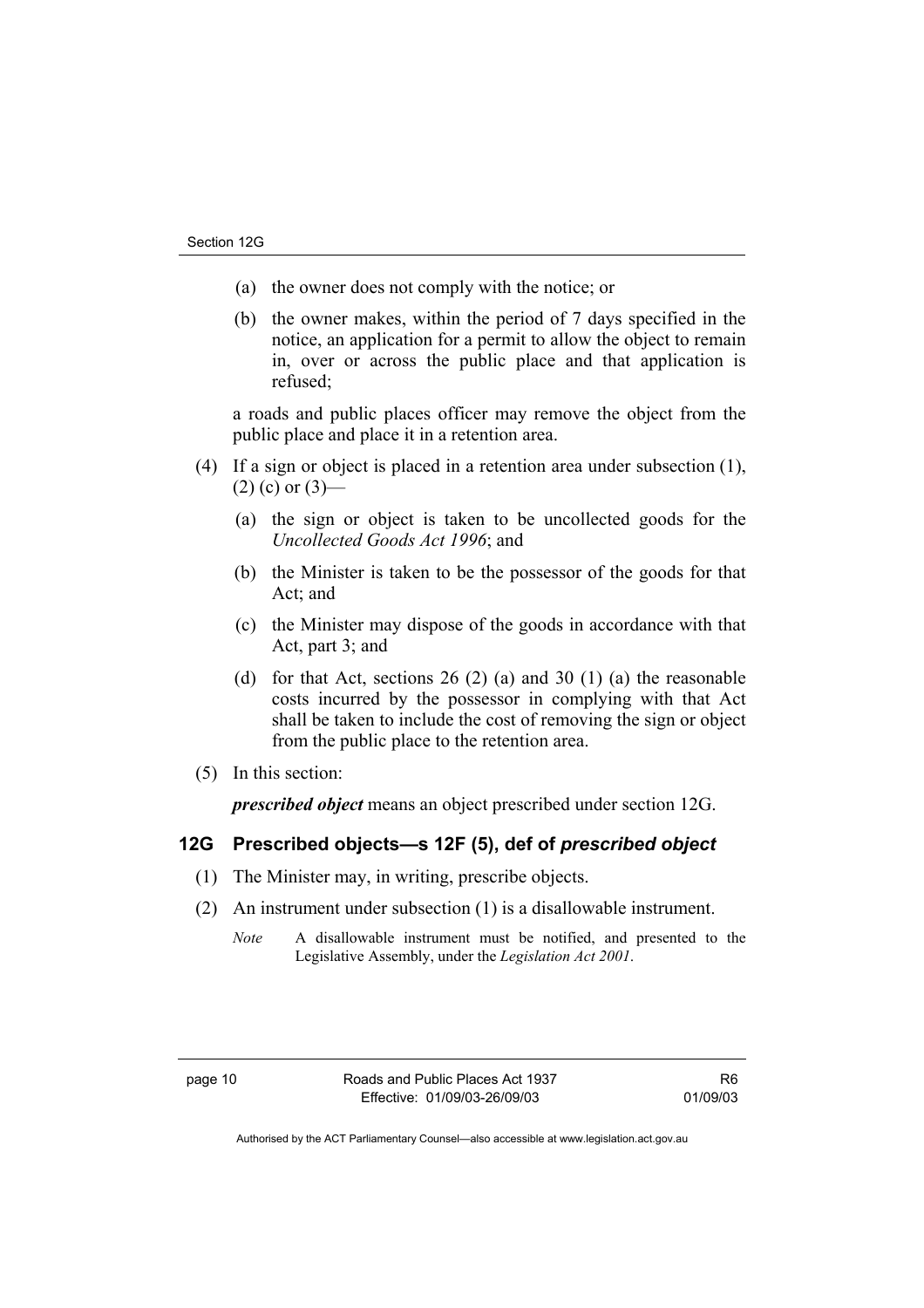# **13 Trees etc overhanging public places**

- (1) If any tree, sapling, plant, shrub or timber on any land overhangs any public place so as to obstruct or inconvenience passers by, a roads and public places officer may, by written notice, require the occupier of the land, within the time specified in the notice, so to cut the tree, sapling, plant, shrub or timber that it will not obstruct or inconvenience passers by.
- (2) An occupier of land who is served with a notice under subsection (1) shall comply with the notice.

Maximum penalty: 5 penalty units.

- (3) If any tree, sapling, plant, shrub or timber, or part of such a thing, on any land adjoining any public place is in such a condition or situation as to endanger the safety of any person using the place, whether by obstructing the vision or otherwise, a roads and public places officer may, by written notice, require the occupier of the land to remove immediately the tree, sapling, plant, shrub or timber, or part.
- (4) An occupier of land who is served with a notice under subsection (3) shall comply with the notice.

Maximum penalty: 50 penalty units.

# **14 Repair of damage to public places**

- (1) Any person who causes damage to any public place other than the fair wear and tear due to ordinary and reasonable user of the public place shall—
	- (a) pay the cost incurred by the Territory in making good the damage; or
	- (b) if the Minister so requires, make good the damage to the satisfaction of the Minister or a roads and public places officer.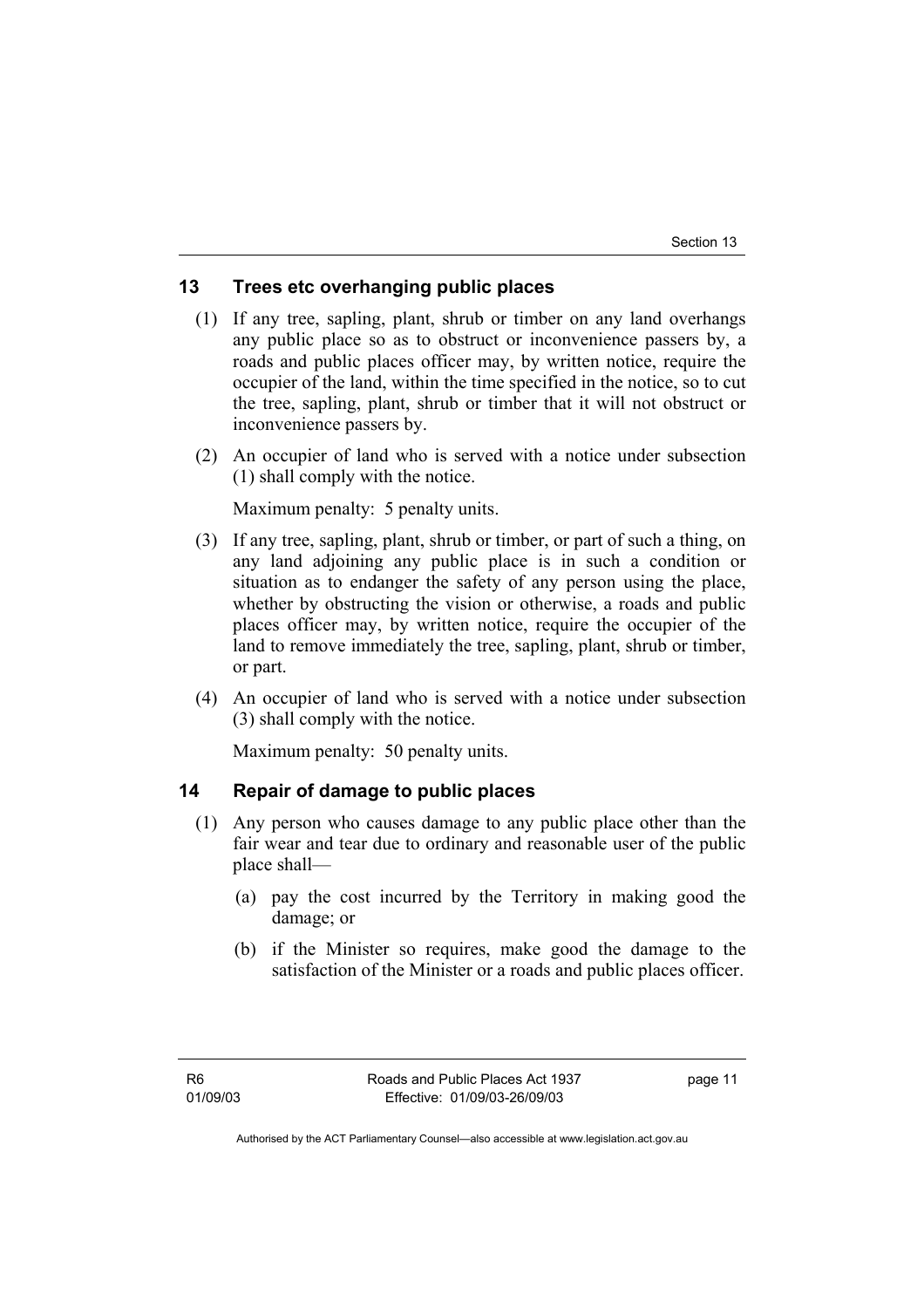(2) Subsection (1) applies whether or not the person was acting with the permission of the Minister or a roads and public places officer or under a permit granted to him or her under this Act.

# **U 15A Objects in public places**

The Minister may, on the application of a person, grant to the person a permit to place an object, other than an object of a kind referred to in section 8 (a), in, over or across a public place.

*Note* If a person is authorised to place an object in, over or across a public place under a licence under the *Land (Planning and Environment) Act 1991*, a permit under this Act is not also required, see s 15T.

## **15B Application for permit**

An application for the grant of a permit to place an object in, over or across a public place—

- (a) shall be made in writing to the Minister and signed by or on behalf of the applicant; and
- (b) shall specify the place in relation to which the permit is sought; and
- (c) shall be accompanied by a plan clearly showing—
	- (i) the location, boundaries and dimensions of the place in relation to which the permit is sought; and
	- (ii) if it is not proposed to move the object whilst the permit is in force—the proposed position of the object in, over or across that place; and
- (d) shall clearly indicate the nature of the object and give particulars of its design and size; and
- (e) shall specify the use to which it is intended the object will be put; and
- (f) shall specify the hours when it is proposed the object will remain in, over or across the place; and

| page 12 | Roads and Public Places Act 1937 | R6       |
|---------|----------------------------------|----------|
|         | Effective: 01/09/03-26/09/03     | 01/09/03 |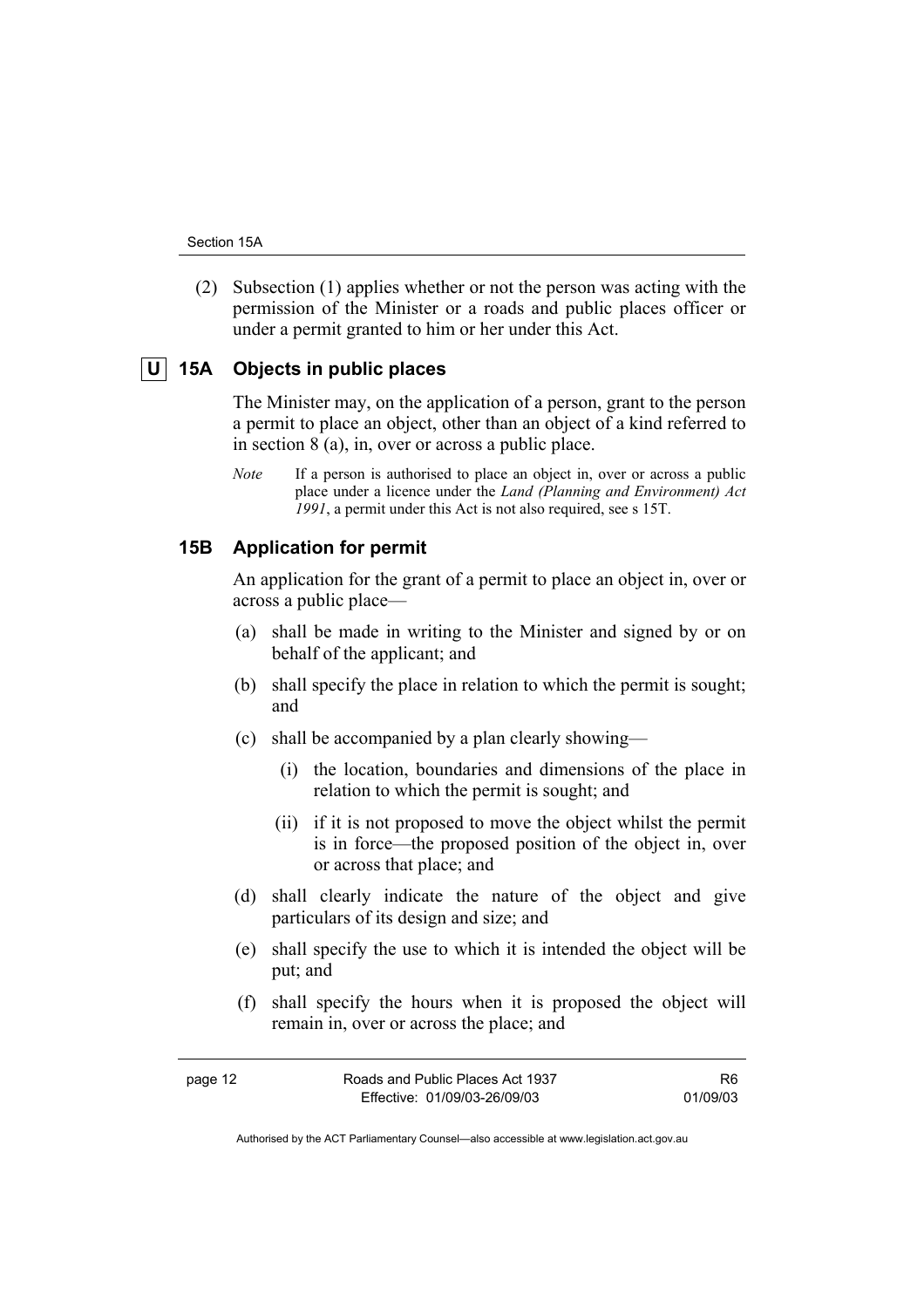- (g) shall give particulars of any measures proposed to be adopted in connection with the use of the object to safeguard the health and provide for the safety, comfort and convenience of persons using the place or a place adjacent to or near the place; and
- (h) if installation or construction work is proposed to be carried out in or on the place for the purpose of placing the object in, over or across the place—
	- (i) shall specify the nature of the work; and
	- (ii) shall give particulars of the methods to be employed in the execution of the work; and
	- (iii) shall give particulars of any measures proposed to be adopted in connection with the work to protect the safety of persons using the place or a place adjacent to or near the place.

## **15C Grant or refusal of permit**

- (1) The Minister shall consider each application for a permit and shall—
	- (a) approve of the grant to the applicant of the permit; or
	- (b) refuse to grant the permit to the applicant.
- (2) For the purpose of determining an application for a permit to place an object in, over or across a public place, the Minister shall have regard to—
	- (a) whether the place is a suitable place in, over or across which to place the object; and
	- (b) whether the object will be structurally sufficient, safe and stable; and
	- (c) the interests of the public and, in particular—
		- (i) whether the object, placed in, over or across the place, would be likely to be to the benefit or detriment of

page 13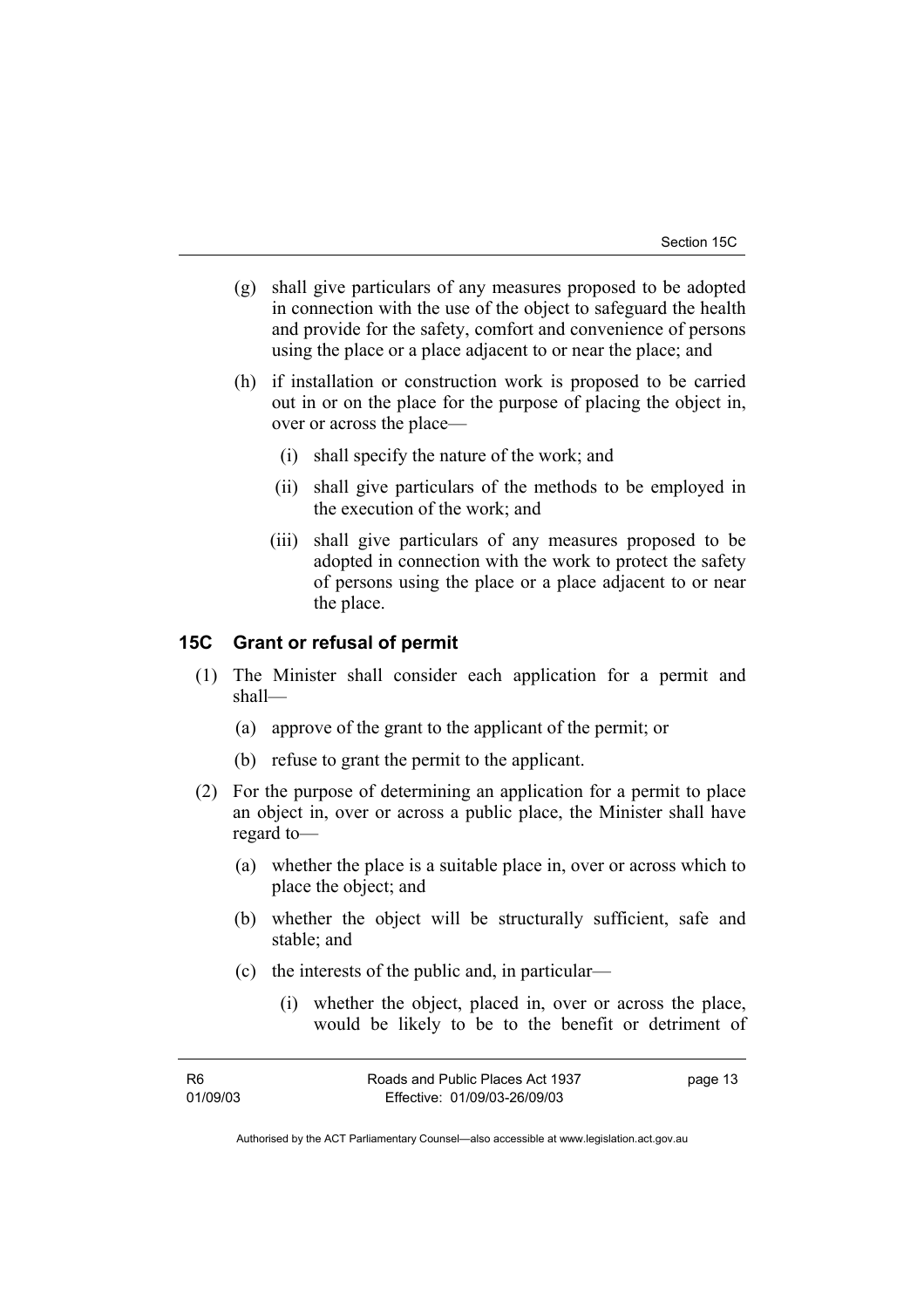persons using the place or a place adjacent to or near the place; and

- (ii) whether adequate provision is proposed to be made in connection with the use of the object to safeguard the health and provide for the safety, comfort and convenience of persons using the place or a place adjacent to or near the place; and
- (d) the interests of persons carrying on business in the vicinity of the place and, in particular, the interests of a person carrying on, in the vicinity of the place, a business similar to the business (if any) carried on, in the vicinity of the place, by the applicant; and
- (e) if installation or construction work is proposed to be carried out in or on the place for the purpose of placing the object in, over or across the place—
	- (i) whether it is desirable to allow the work to be carried out in or on the place; and
	- (ii) whether the work will be suitable for the purpose; and
	- (iii) whether adequate provision is proposed to be made in connection with the work to protect the safety of persons using the place or a place adjacent to or near the place.

# **15D Permit may be subject to conditions**

If the Minister approves of the grant to an applicant of a permit to place an object in, over or across a public place, the Minister may grant the permit subject to any of the following conditions that the Minister considers appropriate:

- (a) that the object will be of a type or design specified by the Minister;
- (b) that the object will be properly maintained and will not be allowed to become structurally insufficient, unsafe or unstable;

R6 01/09/03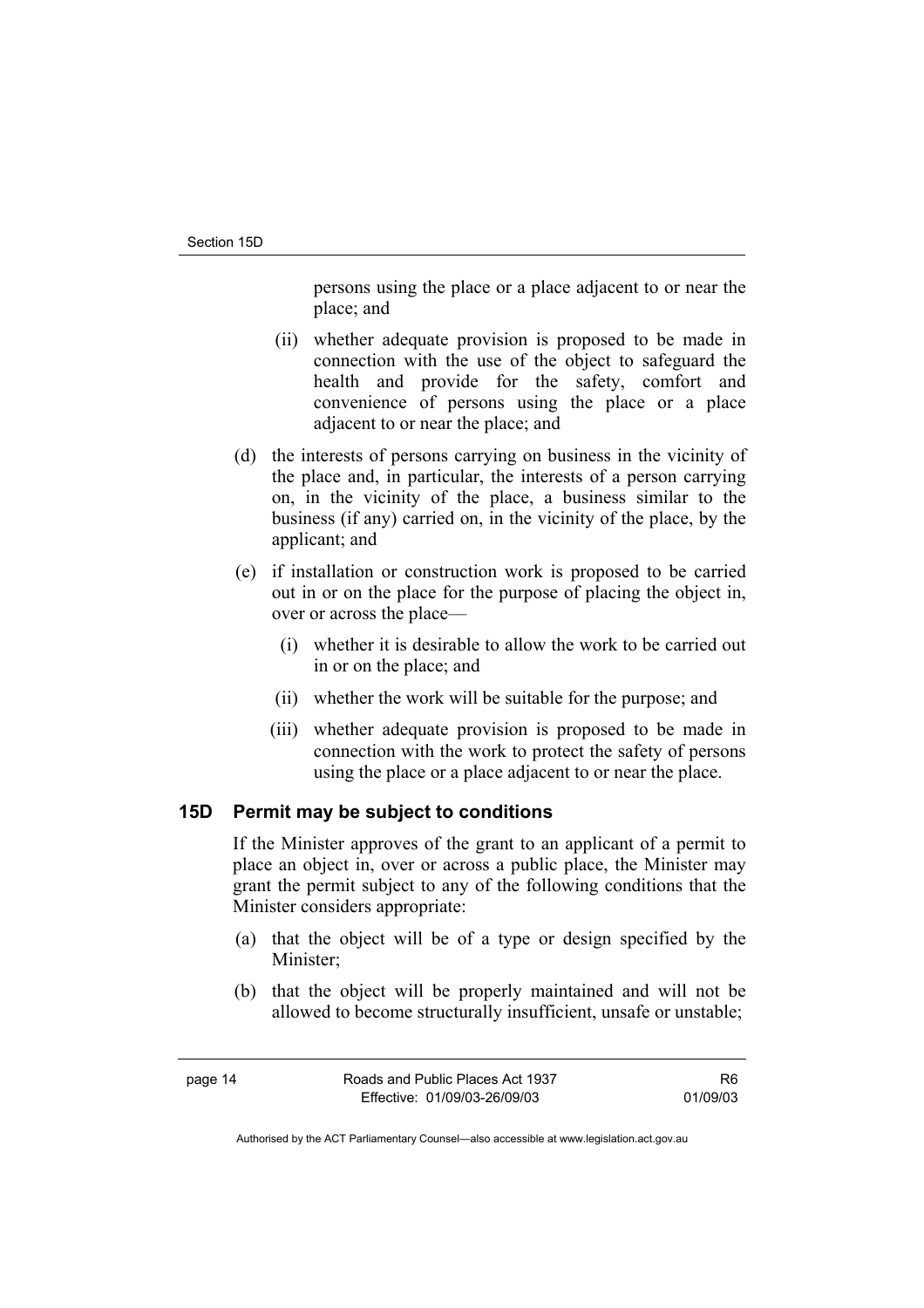- (c) that the holder of the permit will not allow the object, whether directly or indirectly, to adversely affect the health or safety of persons using the place or a place adjacent to or near the place;
- (d) that adequate provision will be made for the disposal of refuse and waste from, and for the drainage of, the place;
- (e) that, during the hours between sunset and sunrise that the object is in the place, the place will be illuminated in a way that indicates clearly the object;
- (f) that the place will be fenced or enclosed in a way that prevents persons being endangered or inconvenienced by the object;
- (g) that any installation or construction work to be carried out in or on the place for the purpose of placing the object in, over or across the place will be carried out in a proper, skilful and safe way;
- (h) that the applicant will insure himself or herself and keep himself or herself insured against liability in relation to—
	- (i) death, bodily injury or illness; or
	- (ii) loss of, or damage to, property;

occurring in connection with the object.

# **15E Grant of permit**

- (1) If the Minister approves of the grant to an applicant of a permit, the Minister shall notify the applicant in writing of the grant and of any conditions to which the permit is subject and shall issue the permit to the applicant.
	- *Note* A fee may be determined under s 9A (Determination of fees) for this section.
- (2) A permit granted under this Act shall clearly identify the place in relation to which the permit is granted and shall specify—

page 15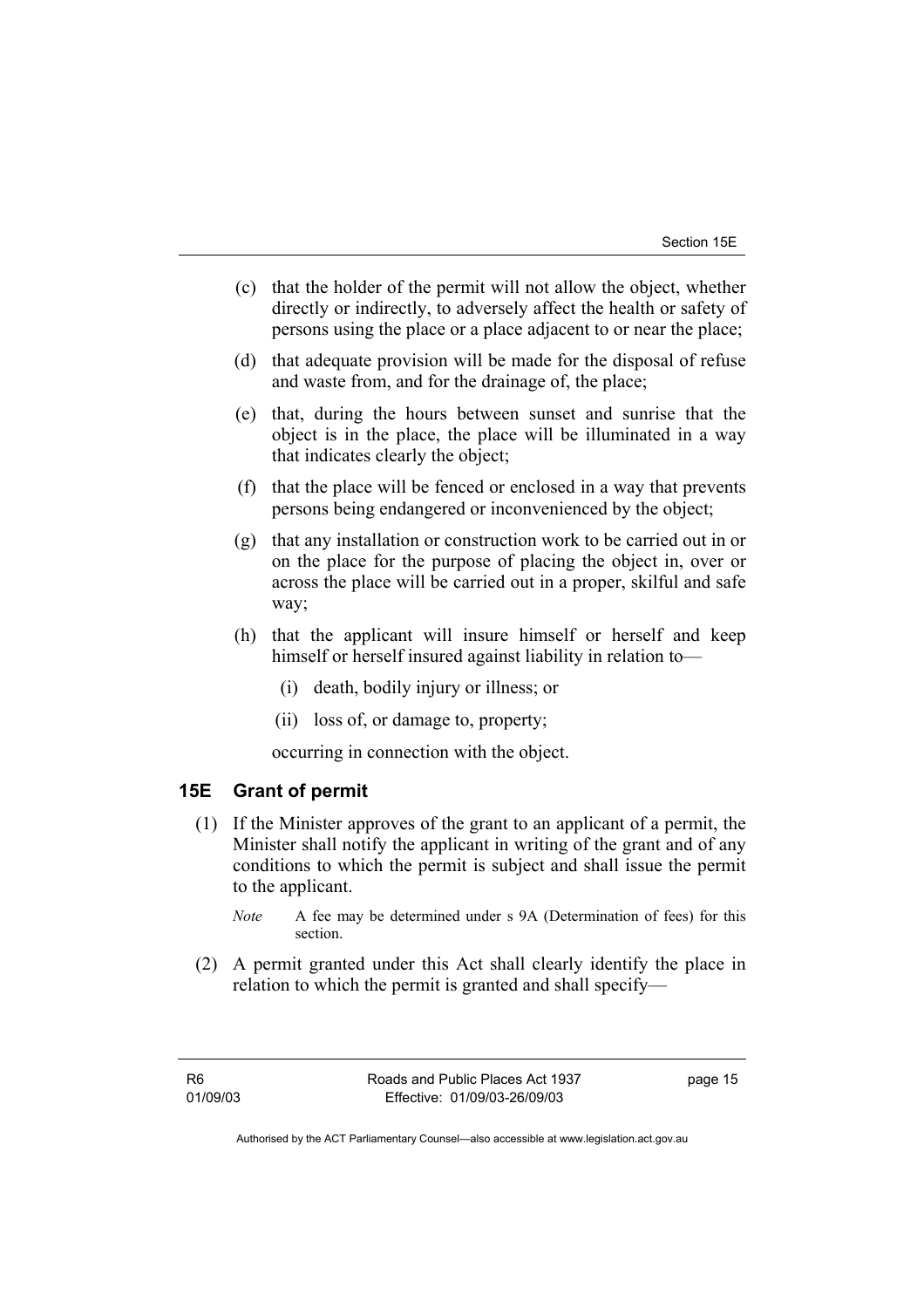- (a) the name and address of the person to whom the permit is granted; and
- (b) the object permitted to be placed in, over or across the place; and
- (c) the use to which the object may be put; and
- (d) the hours when the object may remain in, over or across the place; and
- (e) the period for which the permit is granted; and
- (f) the conditions (if any) to which the permit is subject.

## **15F Cancellation of permit**

The Minister may, on any of the following grounds, cancel a permit authorising a person to place an object in, over or across a public place:

- (a) that a permit was granted in error or in consequence of a false statement made or misleading information given by the holder of the permit;
- (b) that the holder of the permit has failed to take reasonable steps to prevent the object being used for a purpose other than the purpose specified in the permit;
- (c) that the holder of the permit has permitted the object to remain in the public place at a time other than a time allowed by the permit;
- (d) that the holder of the permit has failed to comply with a condition to which the permit is subject;
- (e) that the public place is no longer a suitable place to be the subject of a permit under this Act;
- (f) that the object is not serving a purpose beneficial to the interests of the public;

R6 01/09/03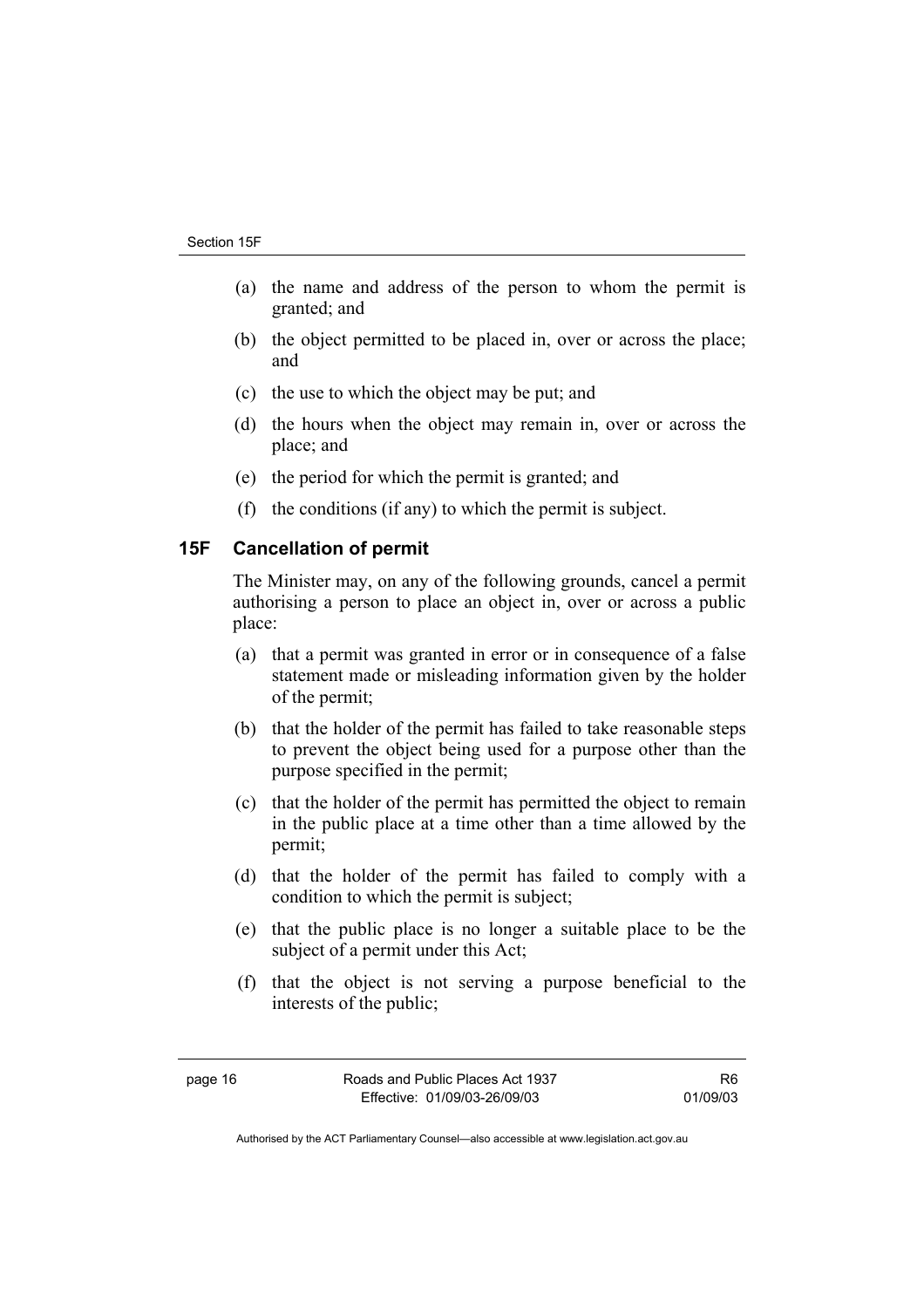(g) that the object has resulted in, whether directly or indirectly, the interests of a person carrying on business in the vicinity of the place being adversely affected.

## **15G Review of decisions of Minister**

- (1) Application may be made to the administrative appeals tribunal for a review of a decision of the Minister—
	- (a) under section 15C (1) (b) to refuse to grant a permit; or
	- (b) under section 15D to grant a permit subject to a condition; or
	- (c) under section 15F to cancel a permit.
- (2) If the Minister makes a decision of the kind referred to in subsection (1), the Minister shall give notice of the decision to a person whose interests are affected by the decision.
- (3) A notice under subsection (2) shall be in accordance with the requirements of the code of practice in force under the *Administrative Appeals Tribunal Act 1989*, section 25B (1).

# **15H Rights of holder of permit**

- (1) For the purpose of ensuring that an object to which a permit relates is used for the purpose specified in the permit, the holder of the permit may determine the persons who may make use of the object and any equipment or services provided in connection with the object.
- (2) Nothing in subsection (1) or in any other provision of this Act prevents a place that is a public place for the purposes of a law in force in the ACT from continuing to be a public place for the purposes of that law.

## **15J Term of permit**

A permit, unless sooner surrendered or cancelled, remains in force for the period, not longer than 12 months, specified in the permit.

page 17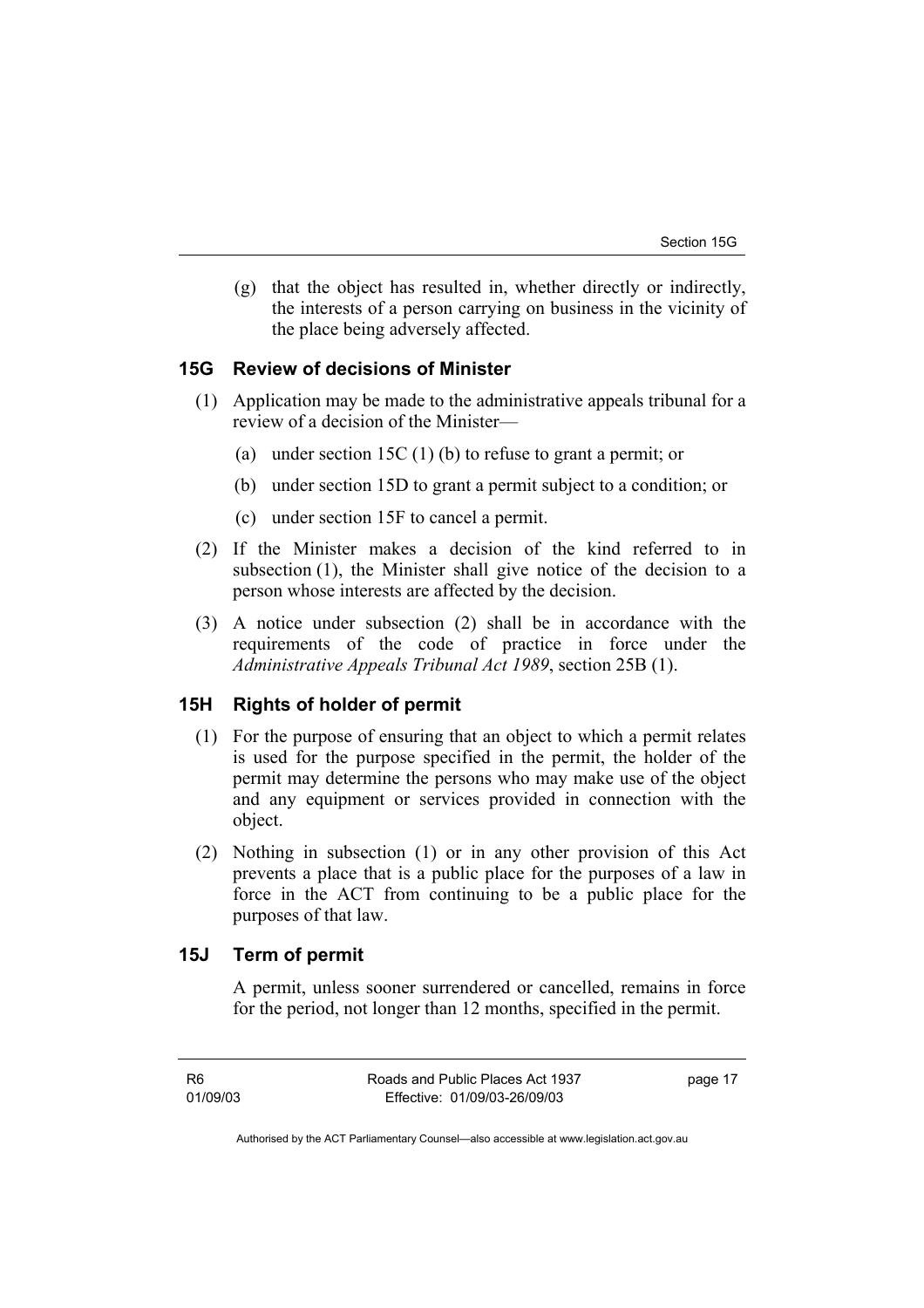## **15K Renewal of permit**

- (1) If the holder of a permit applies to the Minister for its renewal (whether the application is made before or after the end of the permit's term), the Minister must renew the permit.
	- *Note* A fee may be determined under s 9A (Determination of fees) for this section.
- (2) If the Minister renews a permit—
	- (a) the permit as renewed continues in force for the period, not longer than 12 months, specified in the renewal; and
	- (b) that period begins at the end of the period when, apart from its renewal, the permit would have been in force.
- (3) The Minister shall not renew a permit if the object to which the permit related has been removed under section 15N (1).

# **15L Loss or destruction of permit**

If the Minister is satisfied that a permit has been lost, defaced or destroyed, he or she may issue to the holder of the permit a certified copy of the permit and that copy is, for this Act, of the same effect as the permit.

## **15M Notice to remove object**

 (1) If a permit expires or is surrendered or cancelled, the Minister shall, as soon as possible after the expiry, surrender or cancellation of the permit, if the object to which the permit related is still in, over or across the public place to which the permit related, by written notice given to the person who held the permit, require that person, within the period specified in the notice, being a period of not less than 14 days after the notice is given, to remove the object from the public place.

*Note* For the giving of documents, see *Legislation Act 2001*, pt 19.5.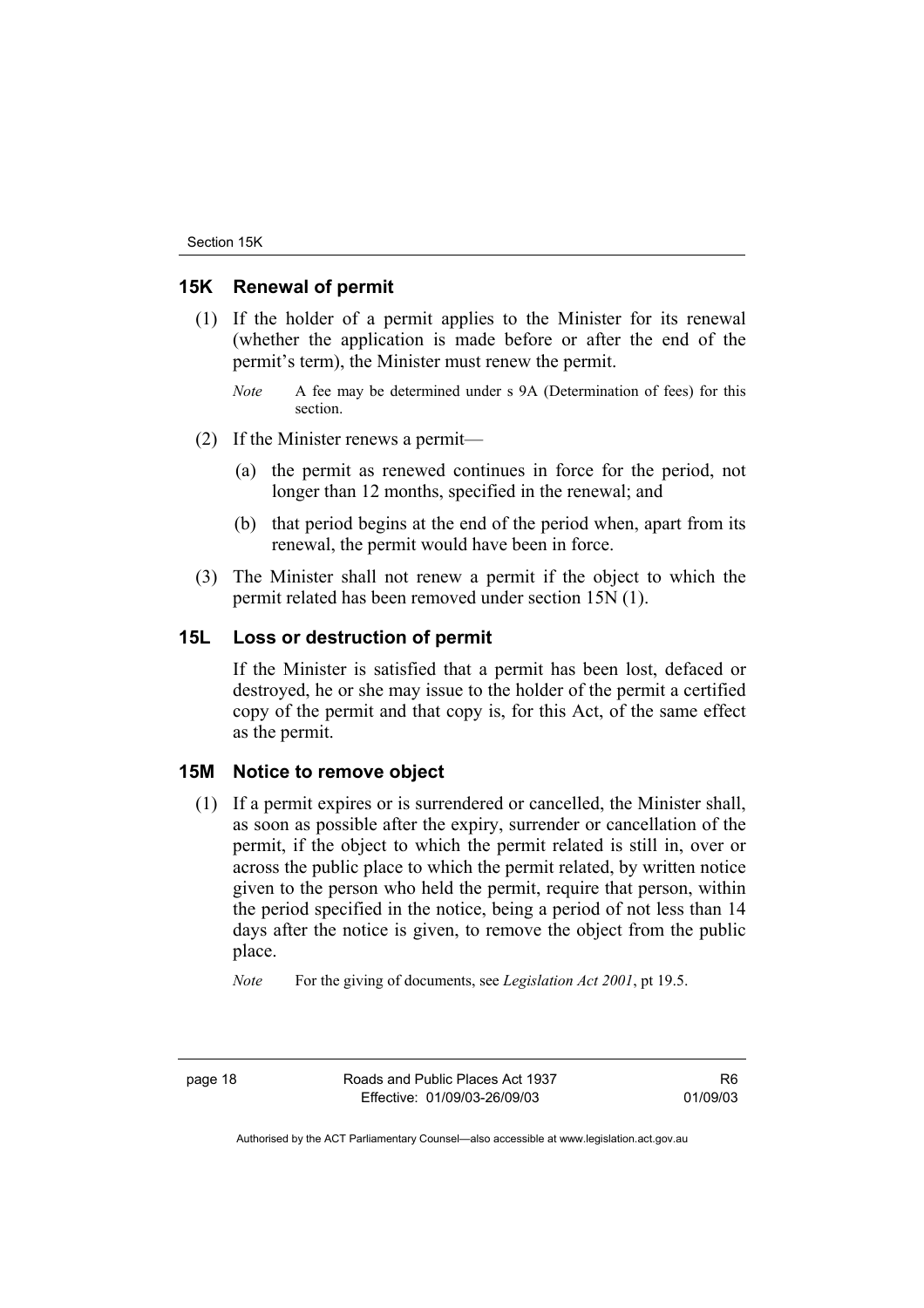(2) If a notice is given under subsection (1) following the expiry of a permit and the permit is subsequently renewed under section 15K (1), the notice ceases to have effect.

## **15N Removal of objects by Territory**

- (1) If a person fails to comply with a notice given to him or her under section 15M (1), the Minister shall cause the object to which the notice relates to be removed and placed in storage.
- (2) If a notice is given to a person under section 15M (1) and the object to which the notice relates is removed under subsection (1), the Minister shall give to the person a further notice stating—
	- (a) the place where the object is stored; and
	- (b) that the object will be given to the person at the place where it is being stored if, within 28 days after the notice is given, the person pays to the Territory—
		- (i) the amount specified in the notice in relation to the costs and expenses incurred or to be incurred by the Territory in making good any damage caused to the public place by the removal of the object; and
		- (ii) the amount specified in the notice in relation to the costs and expenses incurred by the Territory in removing the object; and
		- (iii) an amount in relation to the costs and expenses of storage of the object, being an amount calculated in accordance with the rate specified in the notice; and
	- (c) that, if, within the time specified in paragraph (b), the amounts referred to in that paragraph are not paid and the object removed from the place where it is being stored—
		- (i) the ownership of the object shall be deemed, for all purposes, to vest in the Territory; and

page 19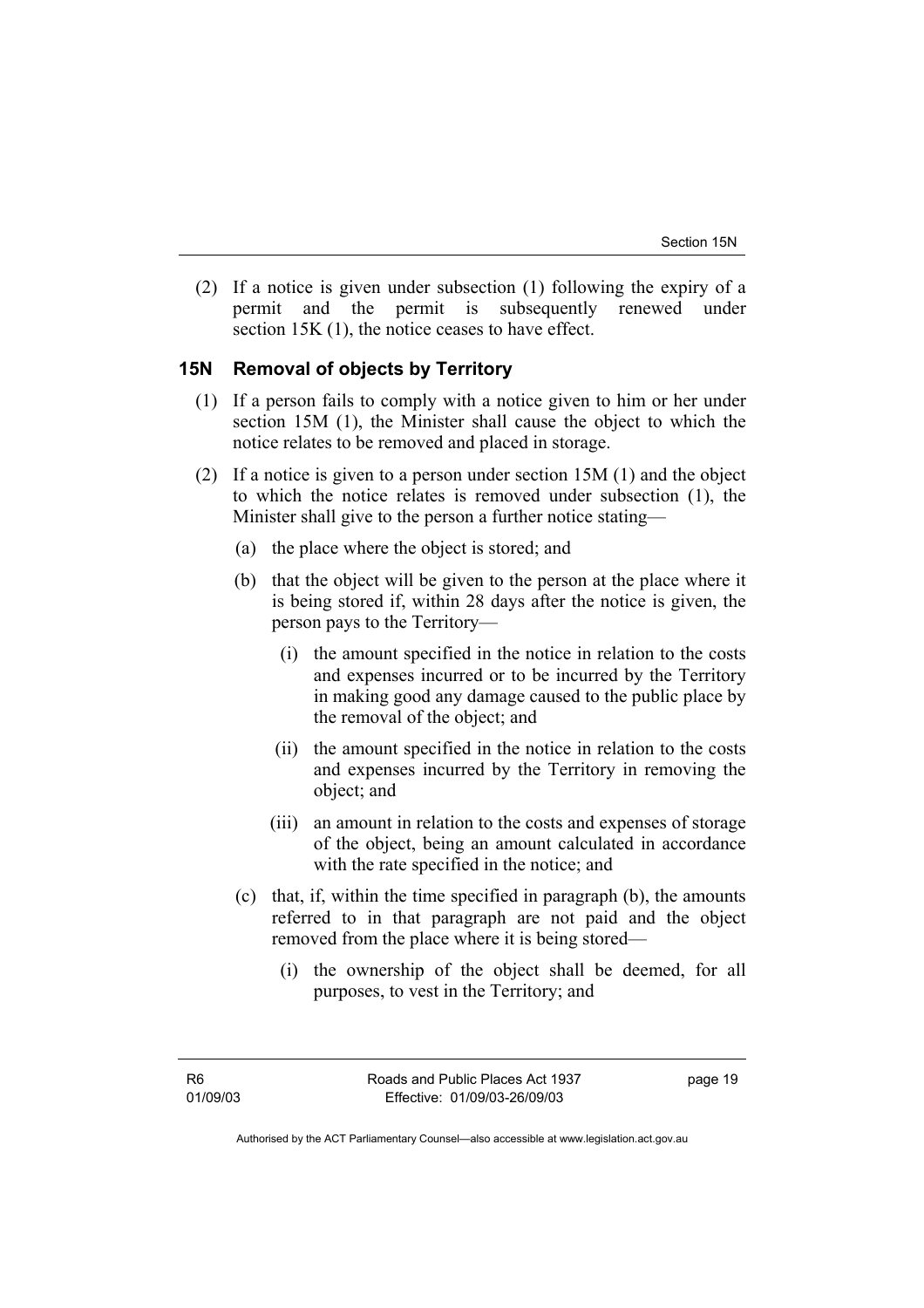(ii) the object may be disposed of in the way the Minister directs.

*Note* For the giving of documents, see *Legislation Act 2001*, pt 19.5.

- (3) In relation to a notice given under subsection (2)—
	- (a) the amount to be specified in the notice for subsection (2) (b) (i) is the amount of the reasonable costs and expenses incurred or to be incurred by the Territory in making good any damage caused to the public place by the removal of the object; and
	- (b) the amount to be specified in the notice for subsection (2) (b) (ii) is the amount of the reasonable costs and expenses incurred by the Territory in removing the object; and
	- (c) the rate to be specified in the notice for subsection  $(2)$  (b) (iii) is the rate necessary to cover the reasonable costs and expenses of storage of the object.

## **15P Disposal of objects by Territory**

- (1) If a person to whom a notice is given under section 15N (2) does not, within 28 days after the notice is given to him or her—
	- (a) pay to the Territory the amounts referred to in the notice; and
	- (b) remove the object to which the notice relates from the place where it is being stored;

the ownership of the object is taken, for all purposes, to vest in the Territory and the object may be disposed of in the way the Minister directs.

- (2) If, under subsection (1), an object is sold by the Territory, the proceeds of the sale shall be applied—
	- (a) in repaying to the Territory—
		- (i) the amounts specified, for section  $15N(2)$  (b) (i) and (ii), in the notice given under section 15N (2) in relation to the object; and

| page 20 | Roads and Public Places Act 1937 | R <sub>6</sub> |
|---------|----------------------------------|----------------|
|         | Effective: 01/09/03-26/09/03     | 01/09/03       |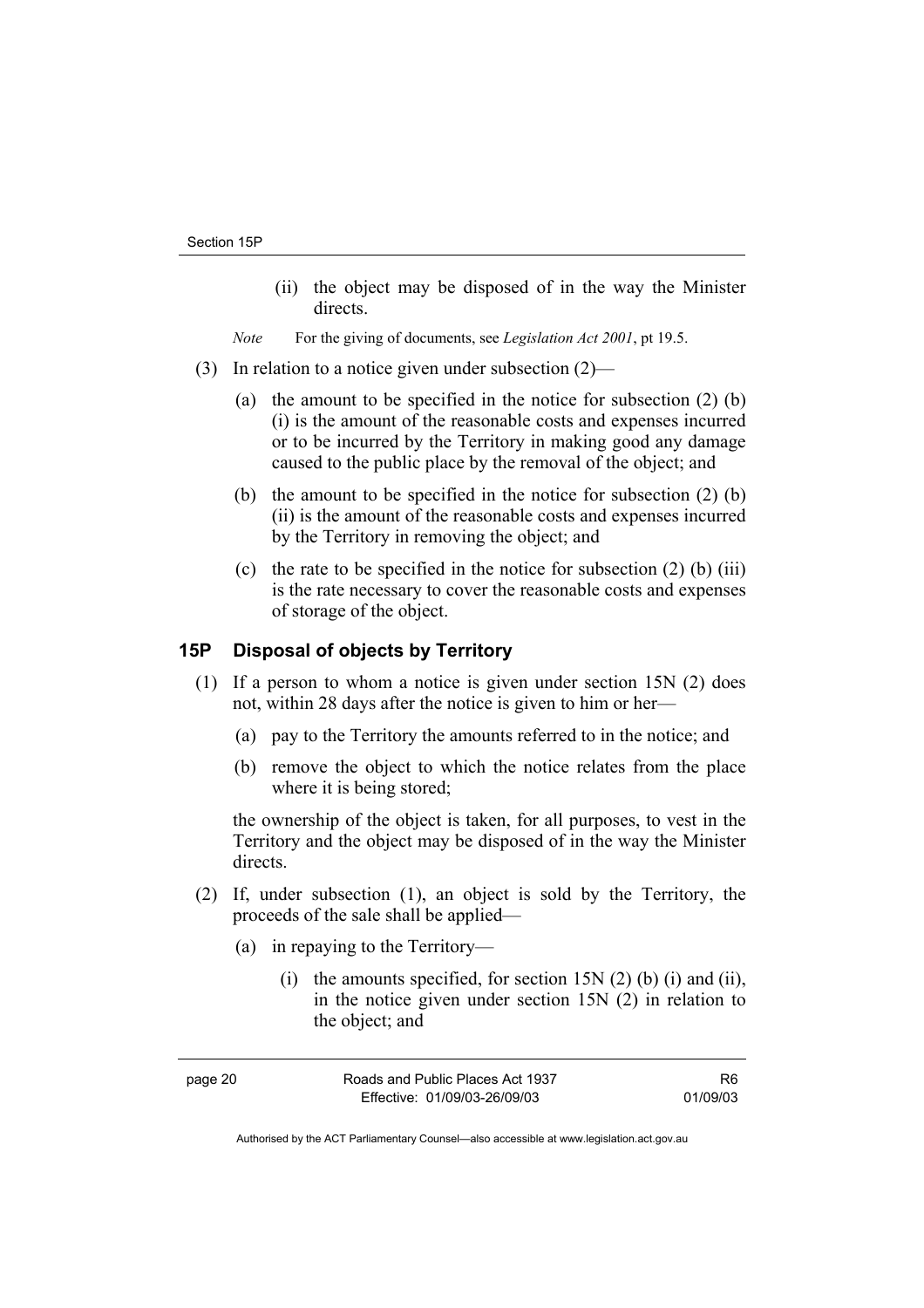- (ii) the amount of the costs and expenses incurred by the Territory in connection with the storage of the object, being an amount calculated in accordance with the rate specified, for section  $15N(2)$  (b) (iii), in that notice; and
- (iii) the amount of the reasonable costs and expenses incurred by the Territory in connection with the sale of the object; and
- (b) in payment of the balance (if any) to the person to whom the notices under sections 15M (1) and 15N (2) were given.

# **15R Change of address**

 (1) If the name or address of the holder of a permit is changed, the holder must immediately give to the Minister written notice of the change and give the permit to the Minister.

Maximum penalty: 1 penalty unit.

 (2) The Minister shall, as soon as practicable after receipt of the permit, enter the particulars of the change on the permit and return it to the holder.

# **15S Approved forms**

- (1) The Minister may, in writing, approve forms for this Act.
- (2) If the Minister approves a form for a particular purpose, the approved form must be used for that purpose.

*Note* For other provisions about forms, see *Legislation Act 2001*, s 255.

(3) An approved form is a notifiable instrument.

*Note* A notifiable instrument must be notified under the *Legislation Act 2001*.

# **15T Occupation etc of public land under Land Act licence**

A person is not required to hold a permit under this Act to place an object in, over or across, or otherwise interfere with, a public place if—

| -R6      | Roads and Public Places Act 1937 | page 21 |
|----------|----------------------------------|---------|
| 01/09/03 | Effective: 01/09/03-26/09/03     |         |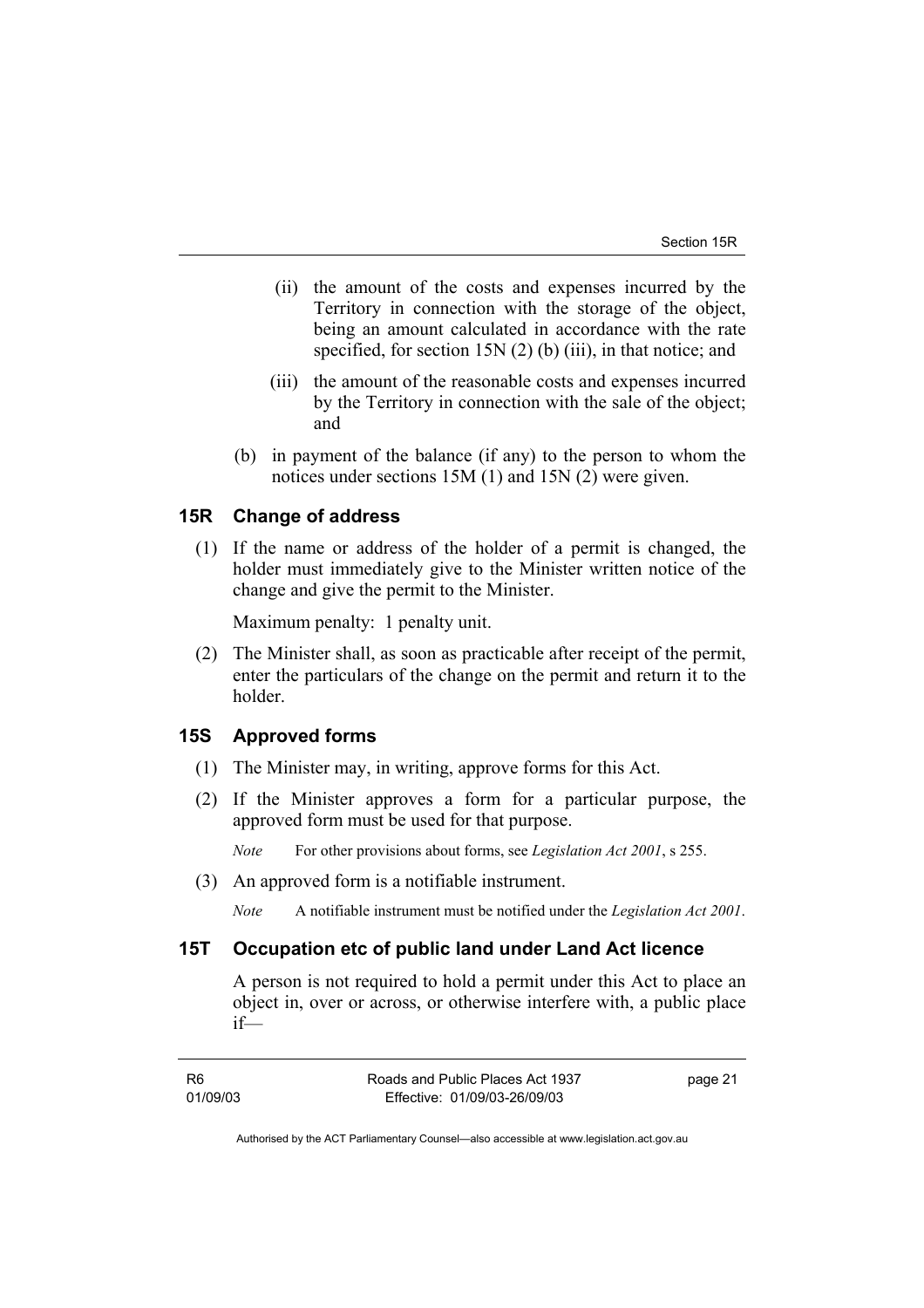- (a) the person holds a licence under the *Land (Planning and Environment) Act 1991* to occupy or use the public place; and
- (b) the public place is being occupied or used in accordance with the licence.

# **U** 15U Occupation etc of public land under Hawkers Act licence

# **16 Regulation-making power**

The Executive may make regulations for this Act.

*Note* Regulations must be notified, and presented to the Legislative Assembly, under the *Legislation Act 2001*.

page 22 Roads and Public Places Act 1937 Effective: 01/09/03-26/09/03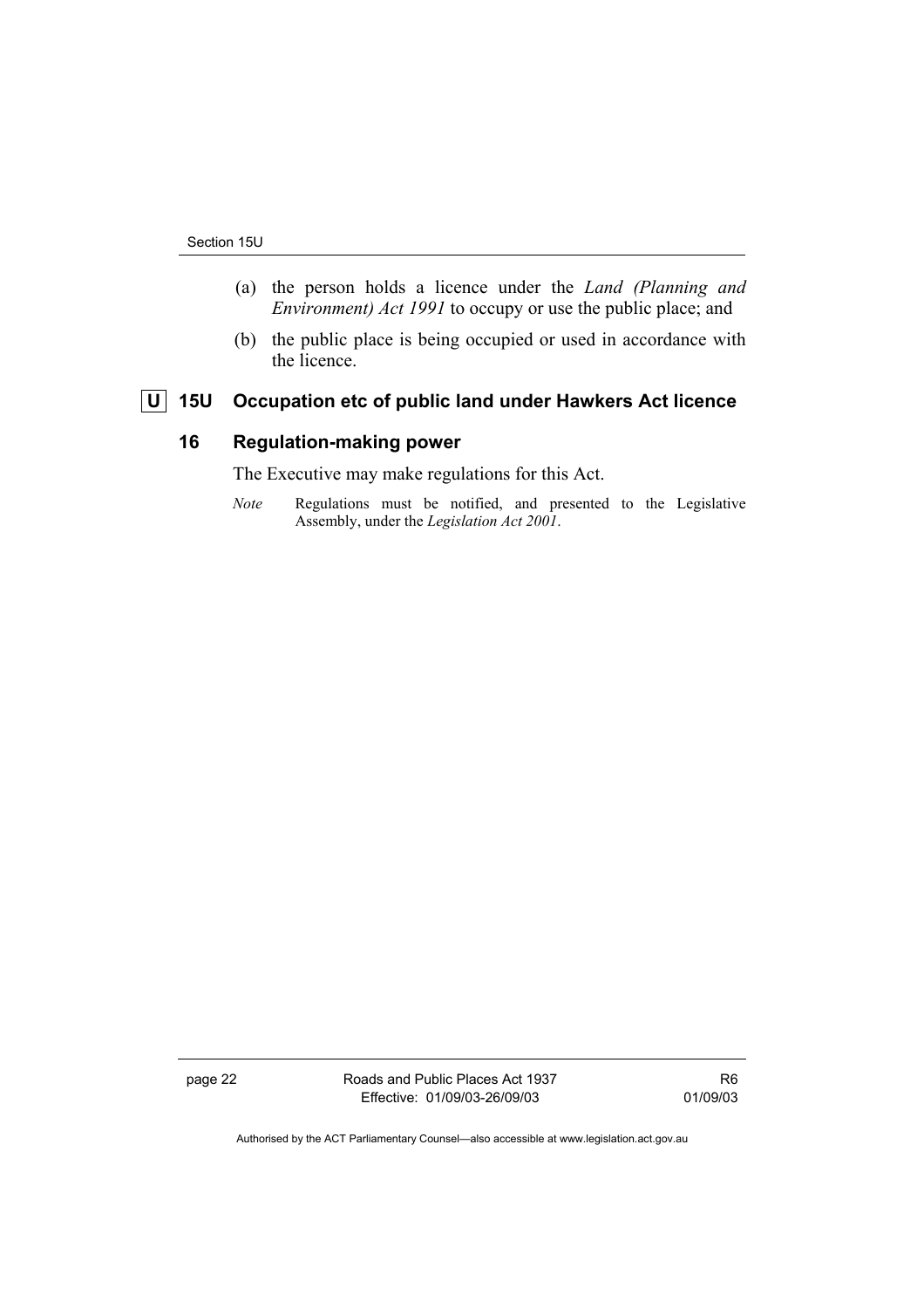# **Dictionary**

(see s 2)

- *Note 1* The *Legislation Act 2001* contains definitions and other provisions relevant to this Act.
- *Note 2* In particular, the *Legislation Act 2001*, dict, pt 1, defines the following terms:
	- ACT
	- chief executive
	- document
	- the Territory.

*code of practice* means the code of practice approved by the Minister under section 12A (1).

*object* includes any item of movable personal property.

*owner*, of land, means the lessee of the land.

*permit* means a permit granted under this Act.

*public place* means unleased Territory land that the public are entitled to use or that is open to, or used by, the public, and includes every public road.

*public road* means any street, road, lane, thoroughfare, footpath, or place that is Territory land open to, or used by, the public.

*retention area*—see the *Uncollected Goods Act 1996*, section 4.

*roads and public places officer* means a roads and public places officer appointed under section 2B.

*sign* includes a notice and an advertisement.

page 23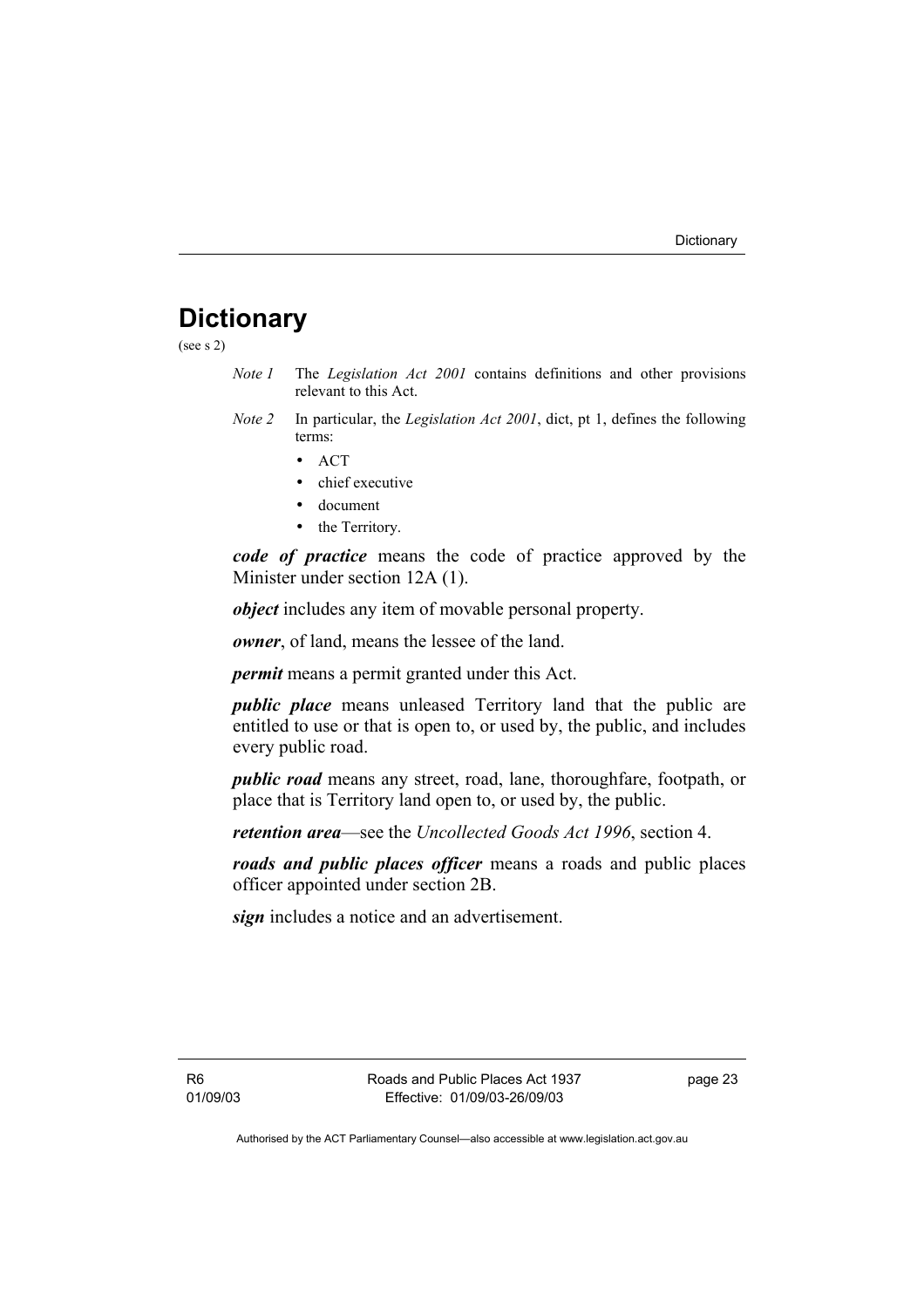1 About the endnotes

# **Endnotes**

## **1 About the endnotes**

Amending and modifying laws are annotated in the legislation history and the amendment history. Current modifications are not included in the republished law but are set out in the endnotes.

Not all editorial amendments made under the *Legislation Act 2001*, part 11.3 are annotated in the amendment history. Full details of any amendments can be obtained from the Parliamentary Counsel's Office.

Uncommenced amending laws and expiries are listed in the legislation history and the amendment history. These details are underlined. Uncommenced provisions and amendments are not included in the republished law but are set out in the last endnote.

If all the provisions of the law have been renumbered, a table of renumbered provisions gives details of previous and current numbering.

The endnotes also include a table of earlier republications.

If the republished law includes penalties, current information about penalty unit values appears on the republication inside front cover.

## **2 Abbreviation key**

| $am = amended$                             | $ord = ordinance$                         |
|--------------------------------------------|-------------------------------------------|
| $amdt = amendment$                         | $orig = original$                         |
| $ch = chapter$                             | $p = page$                                |
| $cl = clause$                              | par = paragraph                           |
| $def = definition$                         | $pres = present$                          |
| $dict = dictionary$                        | $prev = previous$                         |
| disallowed = disallowed by the Legislative | $(\text{prev})$ = previously              |
| Assembly                                   | $prov = provision$                        |
| $div = division$                           | $pt = part$                               |
| $exp = expires/expired$                    | $r = rule/subrule$                        |
| $Gaz = Gazette$                            | $reg = regulation/subregulation$          |
| $h dq =$ heading                           | $renum = renumbered$                      |
| IA = Interpretation Act 1967               | $reloc = relocated$                       |
| ins = inserted/added                       | $R[X]$ = Republication No                 |
| $LA =$ Legislation Act 2001                | $RI =$ reissue                            |
| $LR =$ legislation register                | s = section/subsection                    |
| LRA = Legislation (Republication) Act 1996 | $sch = schedule$                          |
| $mod =$ modified / modification            | $sdiv = subdivision$                      |
| $No = number$                              | $sub =$ substituted                       |
| $num = numbered$                           | SL = Subordinate Law                      |
| $o = order$                                | underlining = whole or part not commenced |
| om = omitted/repealed                      | or to be expired                          |

page 24 Roads and Public Places Act 1937 Effective: 01/09/03-26/09/03

R6 01/09/03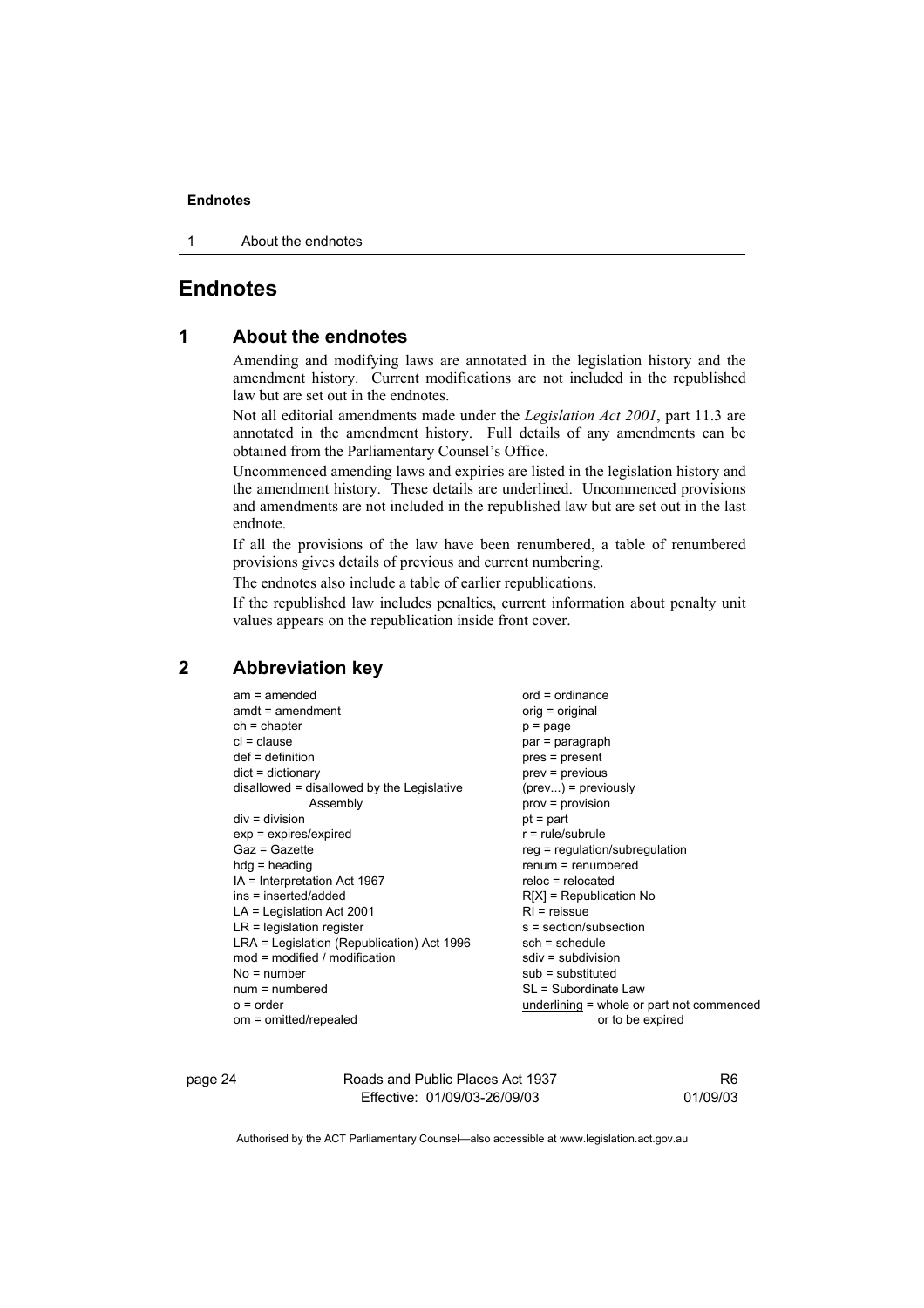# **3 Legislation history**

This Act was originally a Commonwealth ordinance—the *Roads and Public Places Ordinance 1937* No 24 (Cwlth).

The *Australian Capital Territory (Self-Government) Act 1988* (Cwlth), s 34 (4) converted most former Commonwealth ordinances in force in the ACT into ACT enactments. This allowed the ACT Legislative Assembly to amend and repeal the laws. This Act was converted into an ACT enactment on 11 May 1989 (selfgovernment day).

As with most ordinances in force in the ACT, the name was changed from *Ordinance* to *Act* by the *Self-Government (Citation of Laws) Act 1989* No 21, s 5 on 11 May 1989 (self-government day).

Before 11 May 1989, ordinances commenced on their notification day unless otherwise stated (see *Seat of Government (Administration) Act 1910* (Cwlth), s 12).

## **Legislation before becoming Territory enactment**

## **Roads and Public Places Act 1937 No 24**

notified 16 December 1937 commenced 16 December 1937

as amended by

**Ordinances Revision Ordinance 1959 No 21**  notified 23 December 1959 commenced 31December 1959

**Ordinances Revision (Decimal Currency) Ordinance 1966 No 19**  notified 23 December 1966 commenced 23 December 1966

**Roads and Public Places (Amendment) Ordinance 1976 No 72**  notified 30 December 1976 commenced 30 December 1976

**Roads and Public Places (Amendment) Ordinance 1983 No 15**  notified 27 July 1983

commenced 10 August 1983 (Cwlth Gaz 1983 No S172)

R6 01/09/03 page 25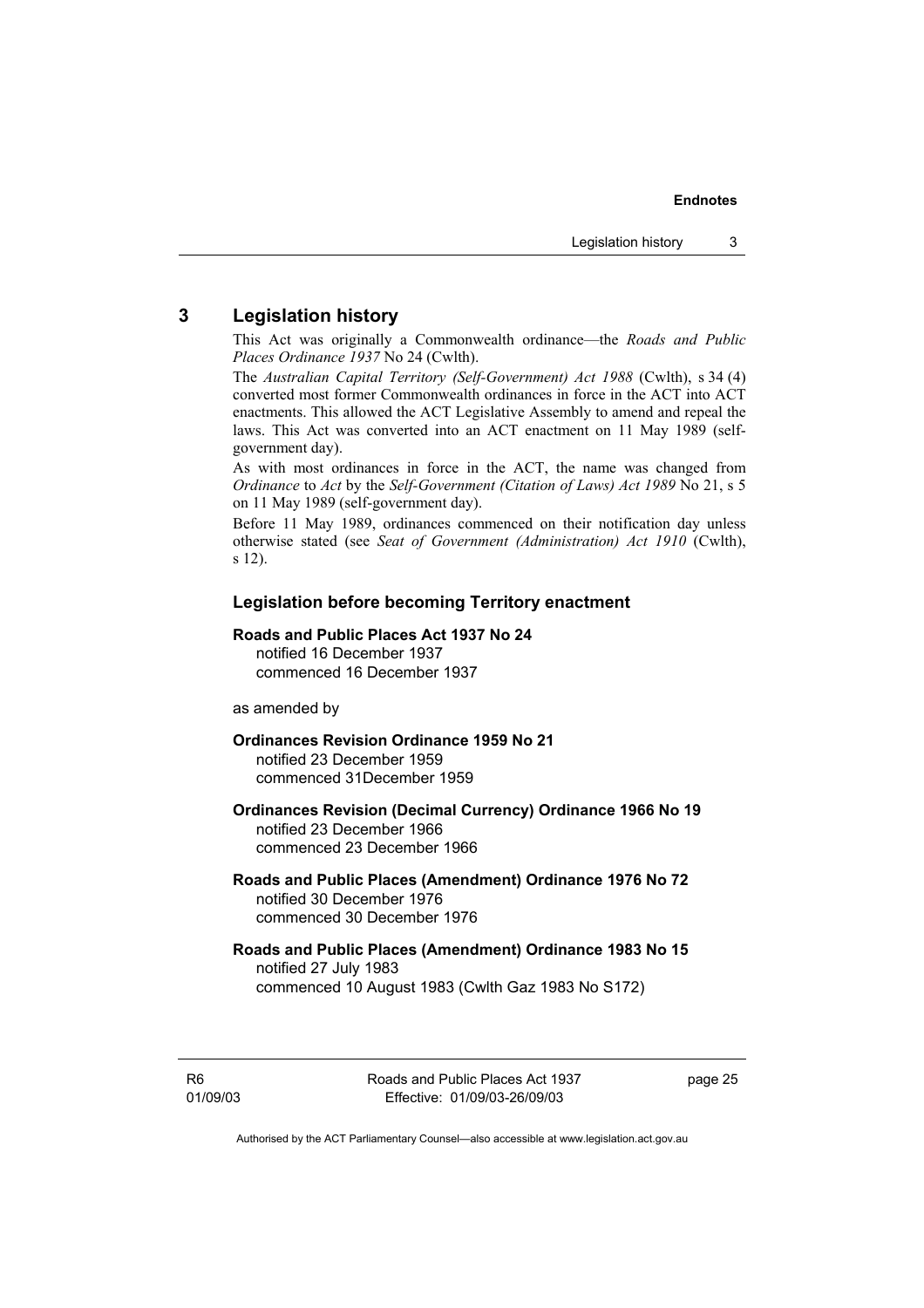| Legislation history<br>-3 |  |
|---------------------------|--|
|---------------------------|--|

# **Roads and Public Places (Amendment) Ordinance 1987 No 64**  notified 6 November 1987

commenced 6 November 1987

## **Self-Government (Consequential Amendments) Ordinance 1989 No 38 sch1**

notified 10 May 1989 (Cwlth Gaz 1989 No S160) s 1, s 2 commenced 10 May 1989 (s 2 (1)) sch 1 commenced 11 May 1989 (s 2 (2) and see Cwlth Gaz 1989 No S164)

## **Legislation after becoming Territory enactment**

# **Acts Revision (Position of Crown) Act 1993 No 44 s 3**

notified 27 August 1993 (Gaz 1993 No S165) commenced 27 August 1993 (s 2)

## **Administrative Appeals (Consequential Amendments) Act 1994 No 60 sch 1**

notified 11 October 1994 (Gaz 1994 No S197) s 1, s 2 commenced 11 October 1994 (s 2 (1)) sch 1 commenced 14 November 1994 (s 2 (2) and see Gaz 1994 No S250)

## **Statute Law Revision (Penalties Act 1994 No 81 sch**

notified 29 November 1994 (Gaz 1994 No S253) s 1, s 2 commenced 29 November 1994 (s 2 (1)) sch commenced 29 November 1994 (s 2 (2) and Gaz 1994 No S269)

## **Statutory Offices (Miscellaneous Provisions) Act 1994 No 97 sch pt 1**

notified 15 December 1994 (Gaz No S280)

s 1, s 2 commenced 15 December 1994 (s 2 (1)) sch pt 1 commenced 15 December 1994 (s 2 (2) and Gaz 1994 No S293)

## **Roads and Public Places (Amendment) Act 1997 No 63**

notified 9 October 1997 (Gaz 1997 No S300) ss 1-3 commenced 9 October 1997 (s 2 (1)) remainder commenced 27 October 1997 (s 2 (2) and Gaz 1997 No S326)

page 26 Roads and Public Places Act 1937 Effective: 01/09/03-26/09/03

R6 01/09/03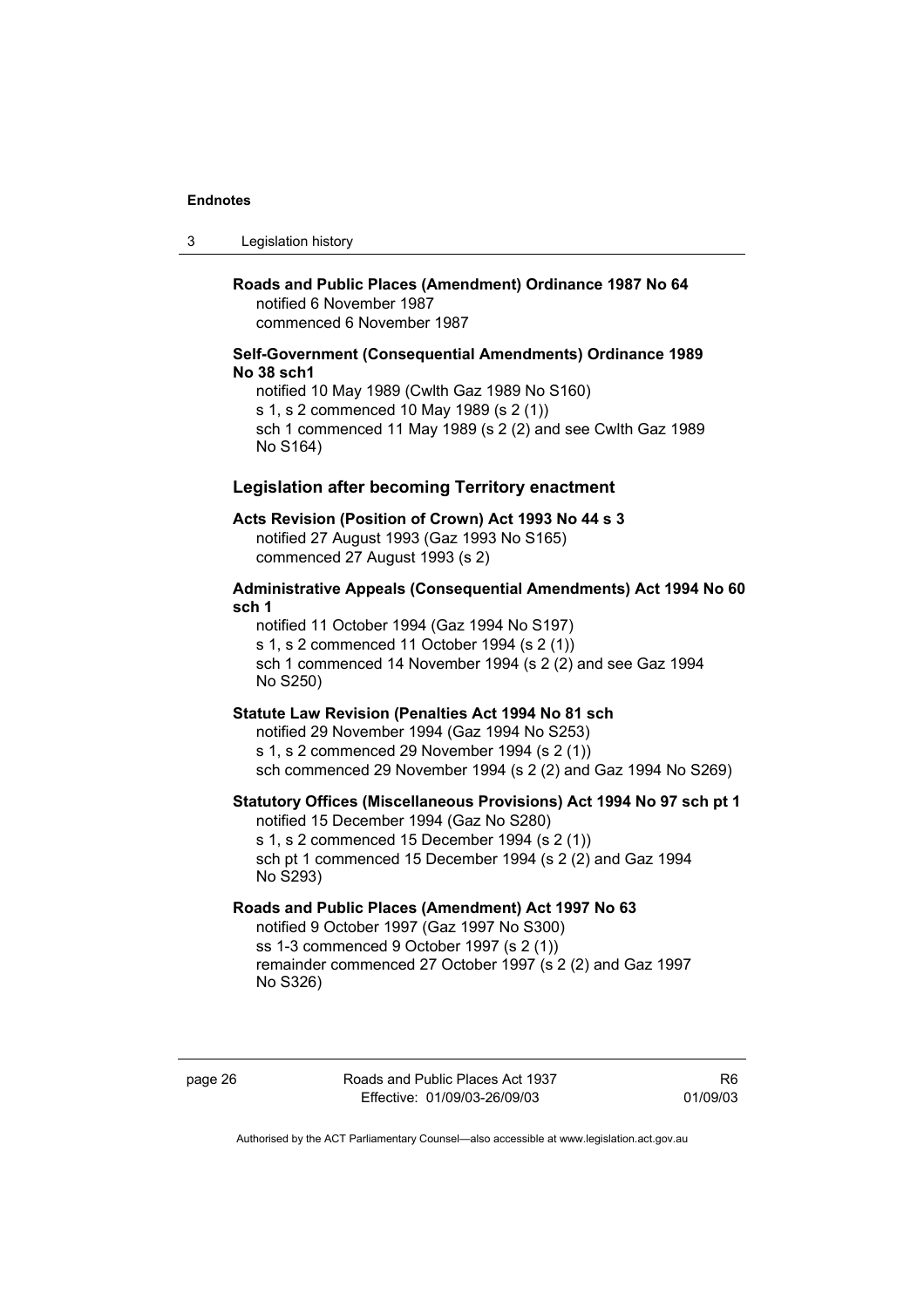## **Roads and Public Places (Amendment) Act 1998 No 56**

notified 27 November 1998 (Gaz 1998 No S207) ss 1-3 commenced 27 November 1998 (s 2 (1)) s 11 (part) commenced 5 February 1999 (s 2 (2) and Gaz 1999 No S5)

remainder commenced 27 May 1999 (s 2 (3))

## **Legislation Amendment Act 2002 No 11 pt 2.43**

notified LR 27 May 2002

s 1, s 2 commenced 27 May 2002 (LA s 75) pt 2.43 commenced 28 May 2002 (s 2 (1))

## **Statute Law Amendment Act 2002 No 30 pt 3.62**

notified LR 16 September 2002 s 1, s 2 taken to have commenced 19 May 1997 (LA s 75 (2)) pt 3.62 commenced 17 September 2002 (s 2 (1))

## **Hawkers Act 2003 A2003-10 sch 1**

notified LR 27 March 2003 s 1, s 2 commenced 27 March 2003 (LA s 75 (1)) sch 1 awaiting commencement (s 2) *Note* default commencement under LA s 79: 27 September 2003

## **Land (Planning and Environment) (Compliance) Amendment Act 2003 A2003-34 pt 4**

notified LR 7 July 2003 s 1, s 2 commenced 7 July 2003 (LA s 75 (1)) pt 4 commenced 1 September 2003 (s 2 and CN2003-8)

## **4 Amendment history**

**Title** 

| i itle<br>title                     | am 1989 No 38                                                                                                                                                                                                                                                                                |         |
|-------------------------------------|----------------------------------------------------------------------------------------------------------------------------------------------------------------------------------------------------------------------------------------------------------------------------------------------|---------|
| Name of Act<br>s 1                  | sub 2002 No 30 amdt 3.663                                                                                                                                                                                                                                                                    |         |
| <b>Dictionary</b><br>s <sub>2</sub> | def <i>authorized officer</i> am 1989 No 38<br>om 1994 No 97 sch pt 1<br>def code of practice ins 1998 No 56 s 4<br>om 2002 No 30 amdt 3.664<br>def <i>determined fee</i> ins 1997 No 63 s 4<br>om 2002 No 30 amdt 3.664<br>def <i>object</i> ins 1998 No 56 s 4<br>om 2002 No 30 amdt 3.664 |         |
| R <sub>6</sub><br>01/09/03          | Roads and Public Places Act 1937<br>Effective: 01/09/03-26/09/03                                                                                                                                                                                                                             | page 27 |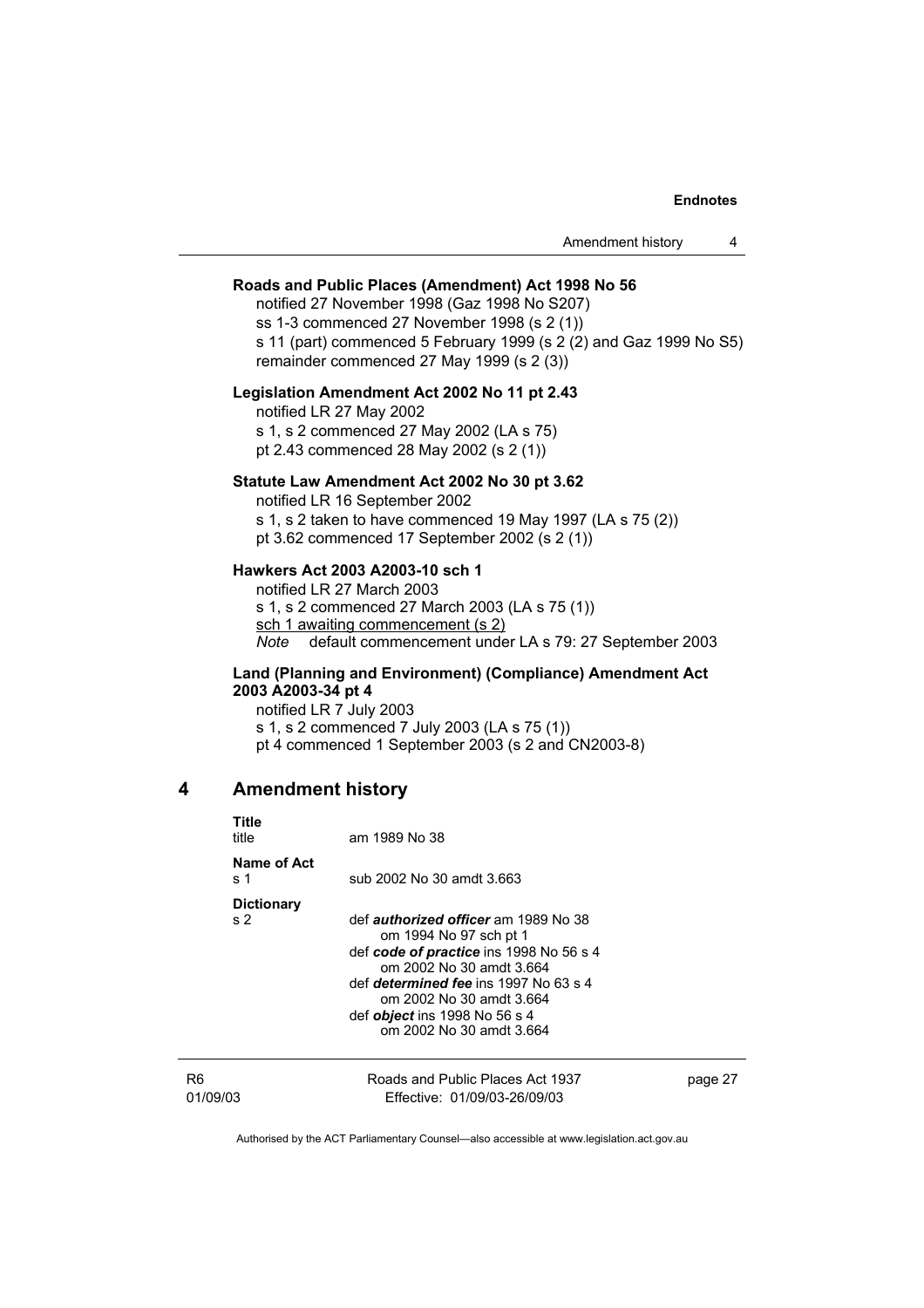4 Amendment history

| <b>Notes</b><br>s 2A                               | def <i>permit</i> ins 1976 No 72<br>om 2002 No 30 amdt 3.664<br>def <i>public place</i> am 1989 No 38; 1998 No 56 s 4<br>om 2002 No 30 amdt 3.664<br>def public road am 1959 No 21; 1989 No 38<br>om 2002 No 30 amdt 3.664<br>def retention area ins 1998 No 56 s 4<br>om 2002 No 30 amdt 3.664<br>def roads and public places officer ins 1994 No 97 sch pt 1<br>om 2002 No 30 amdt 3.664<br>def sign ins 1998 No 56 s 4<br>om 2002 No 30 amdt 3.664<br>sub 2002 No 30 amdt 3.664<br>ins 1993 No 44 sch 1 |                |
|----------------------------------------------------|------------------------------------------------------------------------------------------------------------------------------------------------------------------------------------------------------------------------------------------------------------------------------------------------------------------------------------------------------------------------------------------------------------------------------------------------------------------------------------------------------------|----------------|
|                                                    | sub 2002 No 11 amdt 2.88; 2002 No 30 amdt 3.664                                                                                                                                                                                                                                                                                                                                                                                                                                                            |                |
| <b>Application of Act to Territory</b><br>s 2B     | ins 1994 No 97 sch pt 1<br>sub 2002 No 30 amdt 3.664                                                                                                                                                                                                                                                                                                                                                                                                                                                       |                |
| Road and public places officers<br>s <sub>2C</sub> | ins 2002 No 30 amdt 3.664                                                                                                                                                                                                                                                                                                                                                                                                                                                                                  |                |
| Level of roads<br>s 3                              | am 1994 No 97 sch pt 1; am 2002 No 30 amdt 3.665, amdt<br>3.666                                                                                                                                                                                                                                                                                                                                                                                                                                            |                |
| <b>Temporary closing of roads</b><br>s 4           | am 1994 No 81 sch; 1994 No 97 sch pt 1; 1998 No 56                                                                                                                                                                                                                                                                                                                                                                                                                                                         |                |
| <b>Temporary roads</b><br>s 5                      | am 1994 No 81 sch; 1994 No 97 sch pt 1; 1998 No 56; R2 LRA;<br>ss renum R3 LA; 2002 No 30 amdt 3.667                                                                                                                                                                                                                                                                                                                                                                                                       |                |
| Drains for surface water<br>s 6                    | am 2002 No 30 amdt 3.668                                                                                                                                                                                                                                                                                                                                                                                                                                                                                   |                |
| s 7                                                | Damage to or interference with public places and property on them<br>am 1989 No 38; 1994 No 81 sch; 1994 No 97 sch pt 1; 1998 No<br>56; 2002 No 30 amdt 3.669                                                                                                                                                                                                                                                                                                                                              |                |
| s 8                                                | Construction of culverts etc in public places<br>am 1976 No 72; 1994 No 81 sch; 1994 No 97 sch pt 1; 1998 No<br>56: 2002 No 30 amdt 3.669                                                                                                                                                                                                                                                                                                                                                                  |                |
| public places                                      | Permission to place culverts etc across, and to interfere with the surfaces of,                                                                                                                                                                                                                                                                                                                                                                                                                            |                |
| s 9                                                | am 1976 No 72; 1983 No 15; 1994 No 97 sch pt 1; 1997 No 63<br>sub 2002 No 30 amdt 3.670                                                                                                                                                                                                                                                                                                                                                                                                                    |                |
| page 28                                            | Roads and Public Places Act 1937                                                                                                                                                                                                                                                                                                                                                                                                                                                                           | R <sub>6</sub> |

Authorised by the ACT Parliamentary Counsel—also accessible at www.legislation.act.gov.au

01/09/03

Effective: 01/09/03-26/09/03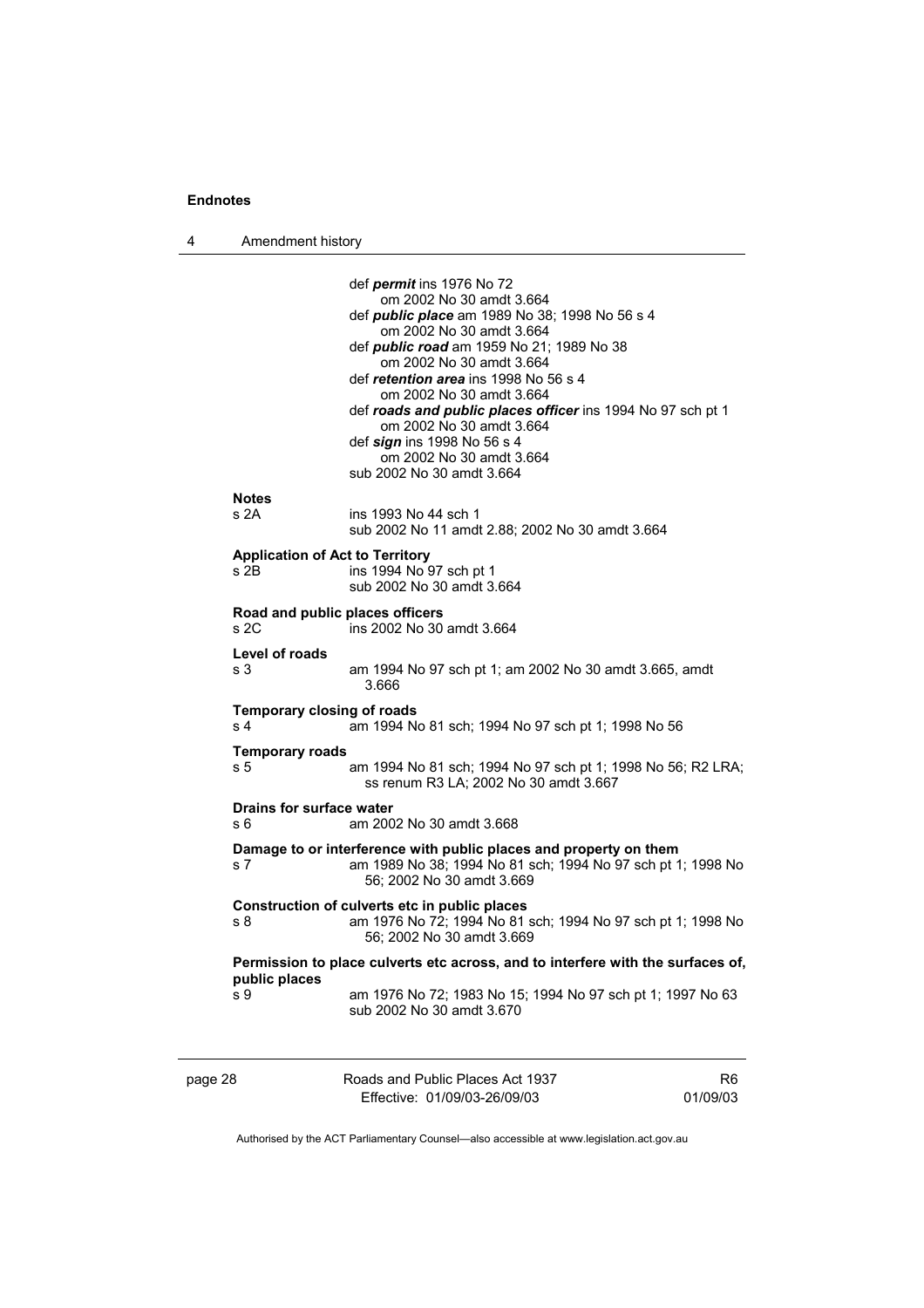**Determination of fees**  s 9A ins 1983 No 15 sub 1997 No 63; 2002 No 30 amdt 3.671 **Excavations etc on public places to be lighted**  s 10 am 1966 No 19; 1976 No 72; 1994 No 81 sch; 1998 No 56; 2002 No 30 amdt 3.672 **Alignment marks etc**  s 11 am 1989 No 38; 1994 No 81 sch; 1998 No 56 **Exhibition of advertisements or notices**  s 12 am 1976 No 72; 1989 No 38; 1994 No 81 sch; 1994 No 97 sch pt 1; 2002 No 30 amdt 3.673 **Code of practice for removable signs**  ins 1998 No 56 sub 2002 No 30 amdt 3.674 **Contents of code of practice**  ins 1998 No 56 **Failure to comply with code**  s 12C ins 1998 No 56 am 2002 No 30 amdt 3.675 **Indemnification of Territory**  s 12D ins 1998 No 56 **Evidence of code of practice**  ins 1998 No 56 om 2002 No 30 amdt 3.676 **Removal of items from public places**  s 12F ins 1998 No 56 am 2002 No 30 amdt 3.677 **Prescribed objects—s 12F (5), def of** *prescribed object* s 12G ins 1998 No 56 sub 2002 No 30 amdt 3.678 **Tress etc overhanging public places**  s 13 am 1994 No 81 sch; 1994 No 97 sch pt 1; 1998 No 56; ss renum R3 LA; 2002 No 30 amdt 3.679; amdt 3.680 **Repair of damage to public places**<br>s 14 am 1976 No 72: 1 am 1976 No 72; 1989 No 38; 1994 No 97 sch pt 1 **Penalties**  s 15 am 1966 No 19 sub 1976 No 72

R6 01/09/03 Roads and Public Places Act 1937 Effective: 01/09/03-26/09/03

page 29

Authorised by the ACT Parliamentary Counsel—also accessible at www.legislation.act.gov.au

om 1994 No 81 sch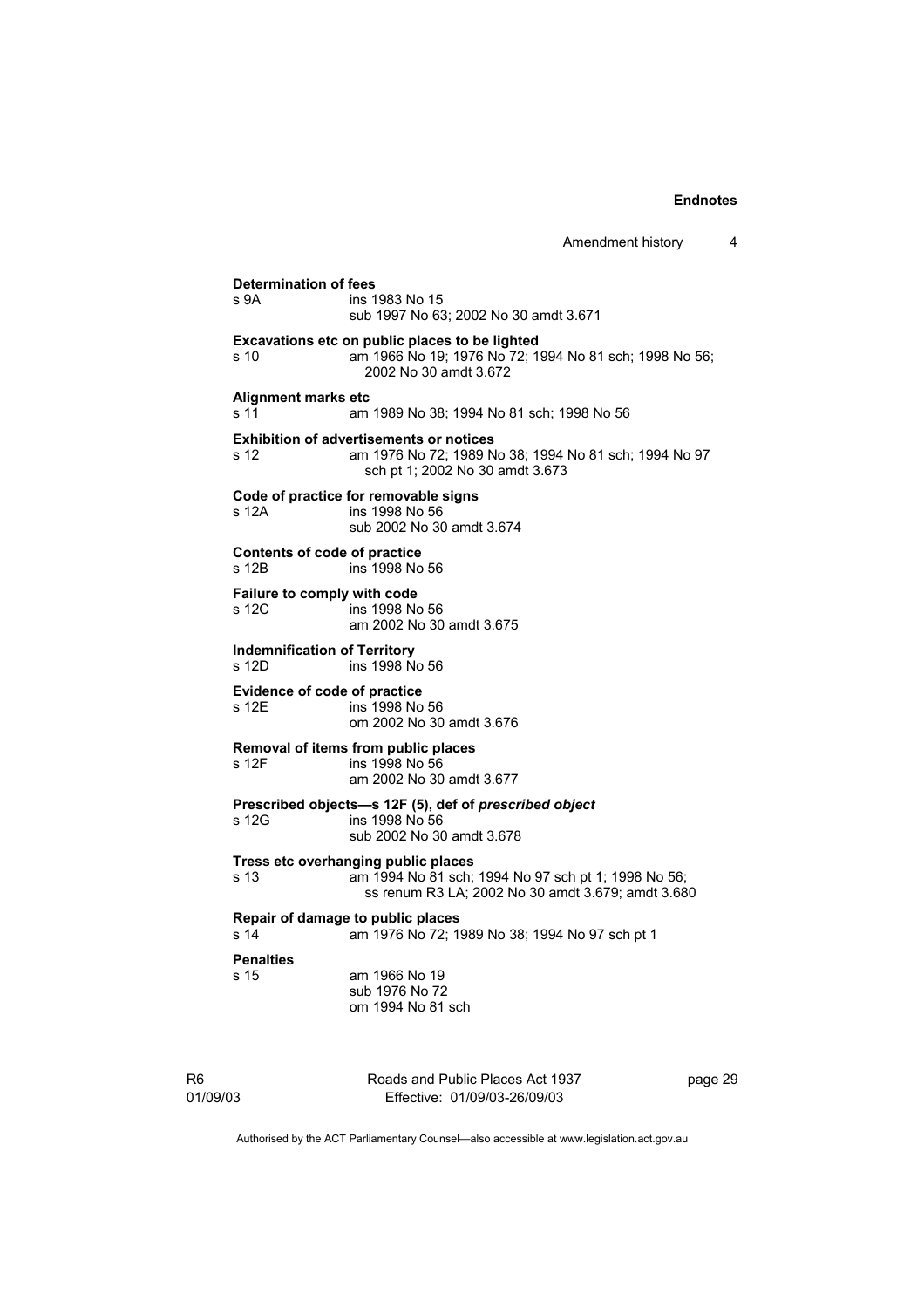4 Amendment history

**Objects in public places**  s 15A ins 1976 No 72 am A2003-34 s 15; A2003-10 amdt 1.1 **Application for permit**  s 15B ins 1976 No 72 **Grant or refusal of permit**  ins 1976 No 72 **Permit may be subject to conditions**  s15D ins 1976 No 72 **Grant of permit**  s 15E ins 1976 No 72 am 1997 No 63; 2002 No 30 amdt 3.681, amdt 3.682 **Cancellation of permit**  ins 1976 No 72 **Review of decisions of Minister**  s 15G ins 1976 No 72 am 1989 No 38; 1994 No 60 sch 1; 2002 No 30 amdt 3.683, amdt 3.684 **Rights of holder of permit**  s 15H ins 1976 No 72 **Term of permit**  s 15J ins 1976 No 72 **Renewal of permit**  s 15K ins 1976 No 72 am 1997 No 63; 2002 No 30 amdt 3.685 **Loss or destruction of permit**  s 15L ins 1976 No 72 **Notice to remove object**  ins 1976 No 72 am 2002 No 30 amdt 3.686 **Removal of objects by Territory**  s 15N ins 1976 No 72 am 1989 No 38; 2002 No 30 amdt 3.686 **Disposal of objects by Territory**  ins 1976 No 72 am 1989 No 38; 2002 No 30 amdt 3.687 **Manner of giving notices**  s 15Q ins 1976 No 72 om 2002 No 30 amdt 3.688

page 30 Roads and Public Places Act 1937 Effective: 01/09/03-26/09/03

R6 01/09/03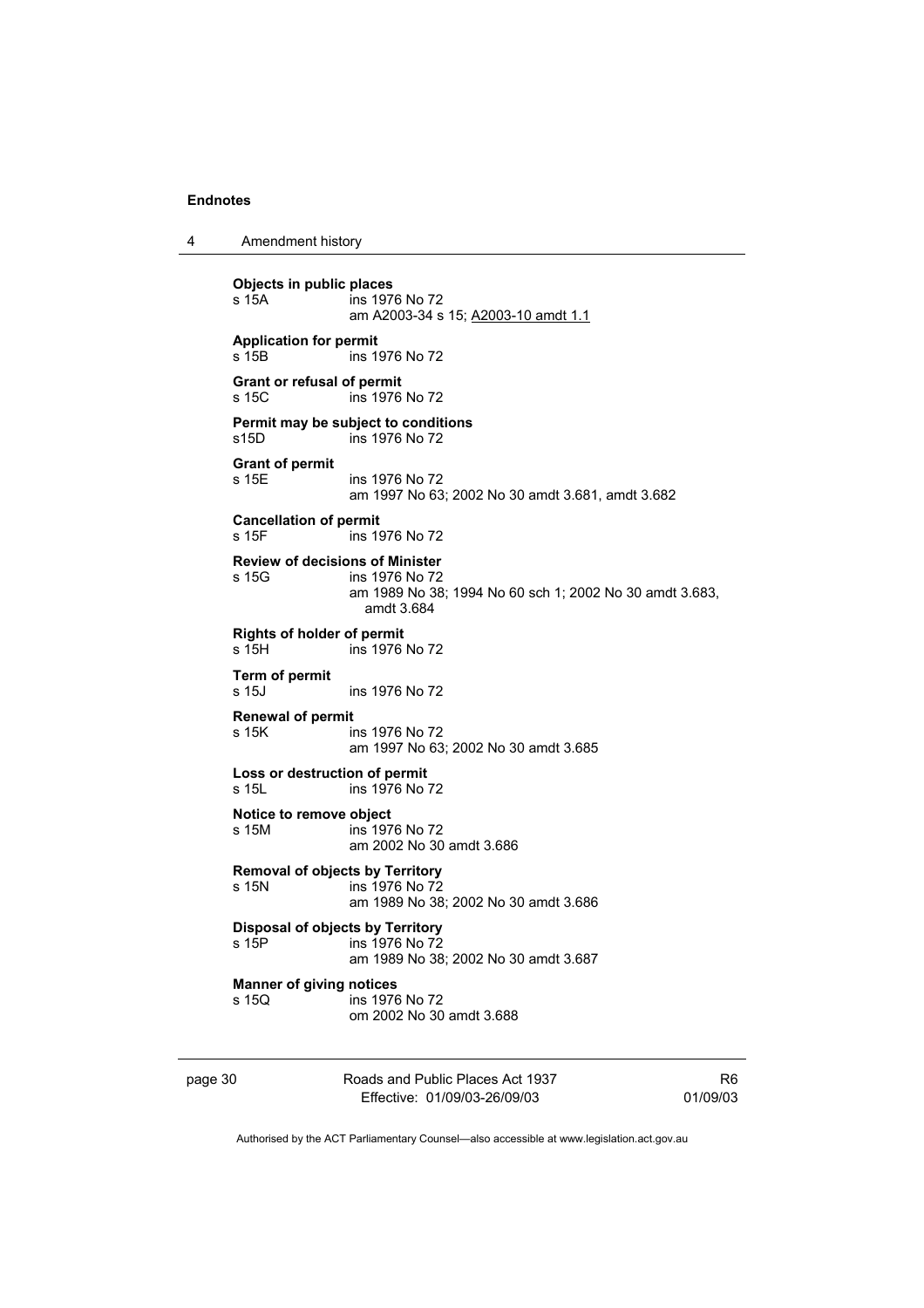Amendment history 4

## **Change of address**  ins 1976 No 72 am 1994 No 81 sch; 1998 No 56; 2002 No 30 amdt 3.689 **Approved forms**  s 15S ins 1987 No 64 om 1989 No 38 ins 2002 No 30 amdt 3.690 **Occupation etc of public land under Land Act licence**  ins 1987 No 64 om 1989 No 38 ins A2003-34 s 16 **Occupation etc of public land under Hawkers Act licence** ins A2003-10 amdt 1.2 **Regulation-making power**  s 16 am 1989 No 38 sub 2002 No 30 amdt 3.690 **Dictionary**  dict ins 2002 No 30 amdt 3.691 def *code of practice* ins 2002 No 30 amdt 3.691 def *object* ins 2002 No 30 amdt 3.691 def *owner* ins 2002 No 30 amdt 3.691 def *permit* ins 2002 No 30 amdt 3.691 def *public place* ins 2002 No 30 amdt 3.691 def *public road* ins 2002 No 30 amdt 3.691 def *retention area* ins 2002 No 30 amdt 3.691 def *roads and public places officer* ins 2002 No 30 amdt 3.691

def *sign* ins 2002 No 30 amdt 3.691

R6 01/09/03 Roads and Public Places Act 1937 Effective: 01/09/03-26/09/03

page 31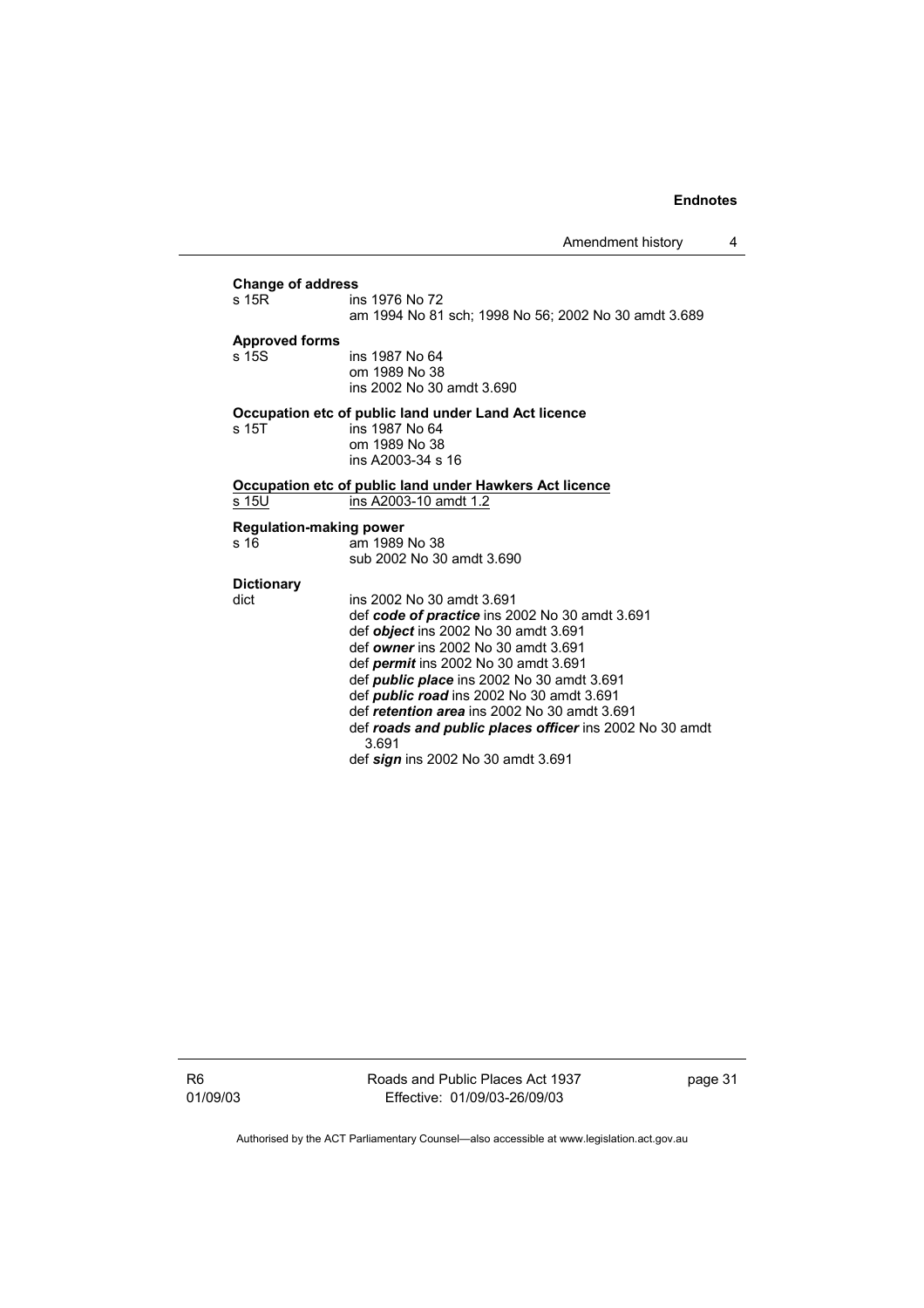# **5 Earlier republications**

Some earlier republications were not numbered. The number in column 1 refers to the publication order.

Since 12 September 2001 every authorised republication has been published in electronic pdf format on the ACT legislation register. A selection of authorised republications have also been published in printed format. These republications are marked with an asterisk (\*) in column 1. Except for the footer, electronic and printed versions of an authorised republication are identical.

| <b>Republication No</b> | <b>Amendments to</b> | <b>Republication date</b> |
|-------------------------|----------------------|---------------------------|
|                         | Act 1994 No 97       | 31 January 1996           |
| $\mathcal{P}$           | Act 1998 No 56       | 31 July 1999              |
| 3                       | Act 1998 No 56       | 4 January 2002            |
| $\overline{4}$          | Act 2002 No 11       | 30 May 2002               |
| -5                      | A2002-30             | 17 September 2002         |

## **6 Uncommenced amendments**

The following amendments have not been included in this republication because they were uncommenced at the republication date:

## **Hawkers Act 2003 A2003-10 sch 1**

## **[1.1] Section 15A, new note**

## *insert*

*Note* A hawker who is licensed under the *Hawkers Act 2003* does not require a permit under this Act to park a vehicle in a public place if the person is carrying on the business of a hawker under that Act in accordance with the person's licence, see s 15U.

page 32 Roads and Public Places Act 1937 Effective: 01/09/03-26/09/03

R6 01/09/03